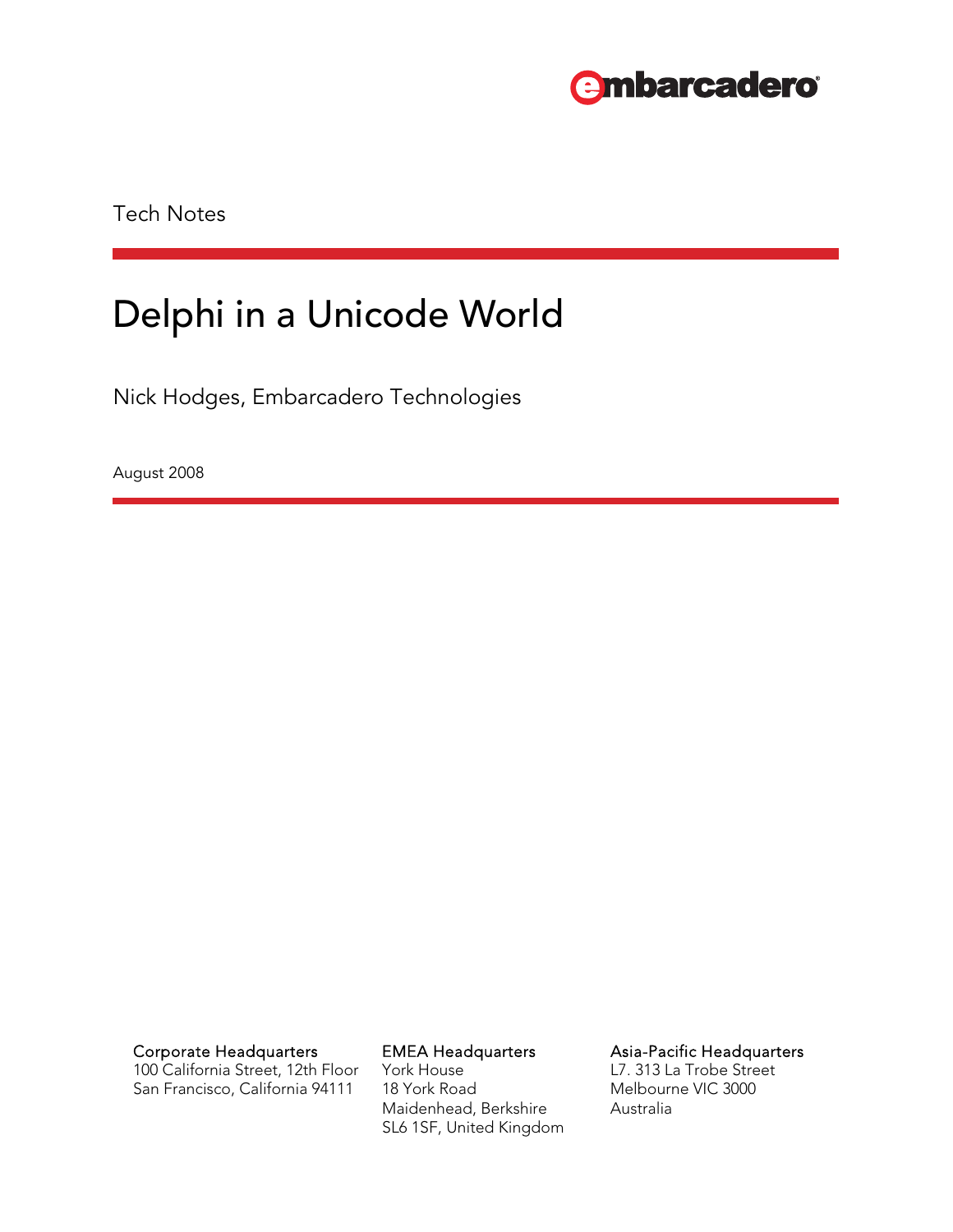#### Contents

| CHAPTER I: WHAT IS UNICODE, WHY YOU NEED IT, AND HOW TO WORK WITH IT IN                  |  |
|------------------------------------------------------------------------------------------|--|
|                                                                                          |  |
|                                                                                          |  |
|                                                                                          |  |
|                                                                                          |  |
|                                                                                          |  |
|                                                                                          |  |
|                                                                                          |  |
|                                                                                          |  |
|                                                                                          |  |
|                                                                                          |  |
|                                                                                          |  |
|                                                                                          |  |
|                                                                                          |  |
|                                                                                          |  |
|                                                                                          |  |
|                                                                                          |  |
|                                                                                          |  |
|                                                                                          |  |
|                                                                                          |  |
|                                                                                          |  |
|                                                                                          |  |
|                                                                                          |  |
|                                                                                          |  |
|                                                                                          |  |
|                                                                                          |  |
|                                                                                          |  |
|                                                                                          |  |
|                                                                                          |  |
|                                                                                          |  |
|                                                                                          |  |
|                                                                                          |  |
|                                                                                          |  |
|                                                                                          |  |
|                                                                                          |  |
|                                                                                          |  |
|                                                                                          |  |
|                                                                                          |  |
|                                                                                          |  |
|                                                                                          |  |
|                                                                                          |  |
|                                                                                          |  |
|                                                                                          |  |
|                                                                                          |  |
|                                                                                          |  |
|                                                                                          |  |
|                                                                                          |  |
|                                                                                          |  |
|                                                                                          |  |
| Use of PChar() casts to enable pointer arithmetic on non-char based pointer types - 24 - |  |
|                                                                                          |  |
|                                                                                          |  |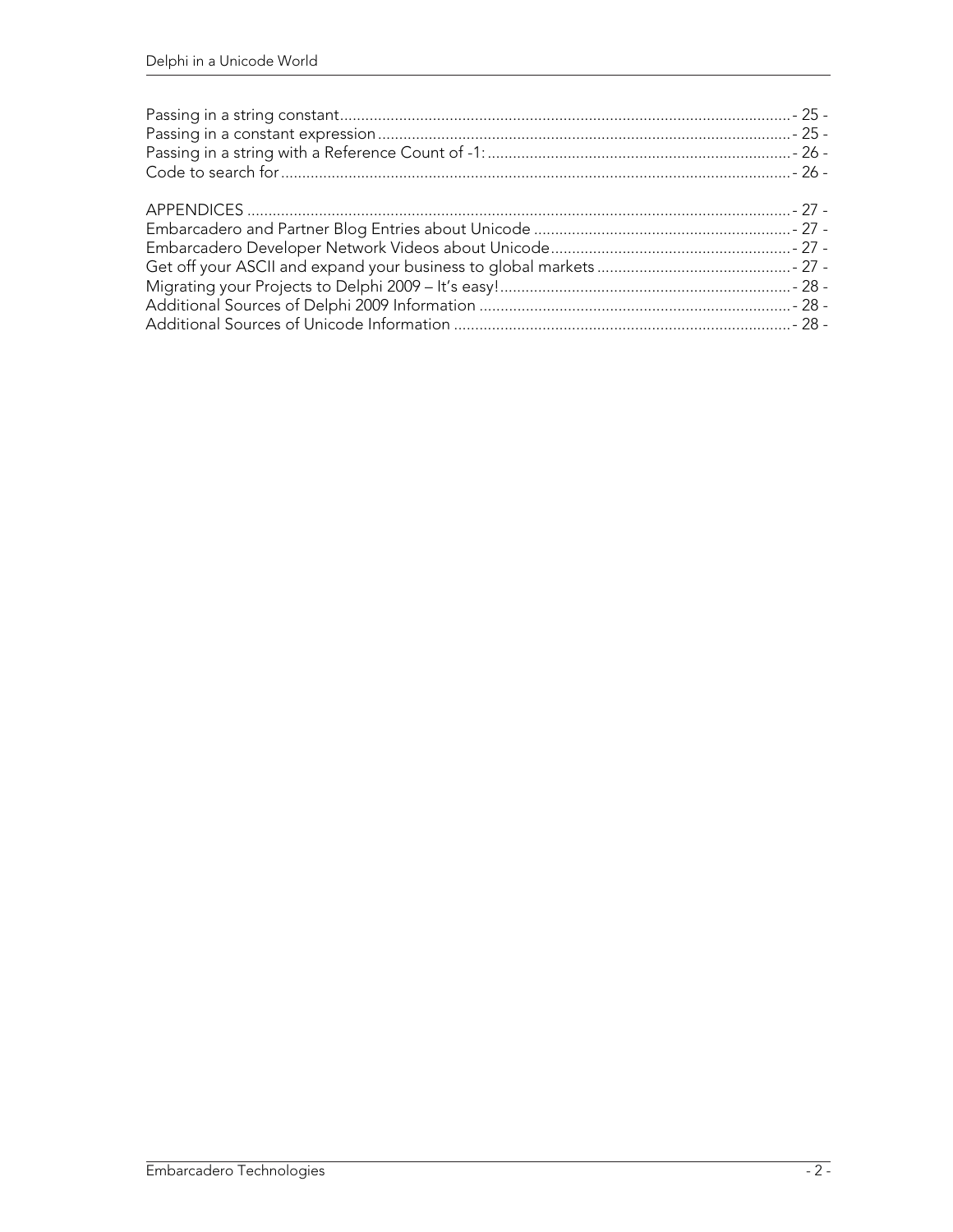# CHAPTER I: WHAT IS UNICODE, WHY YOU NEED IT, AND HOW TO WORK WITH IT IN DELPHI 2009

This Chapter discusses Unicode, how Delphi Developers can benefit from using Unicode, and how Unicode is implemented in Delphi 2009

### INTRODUCTION

The Internet has broken down geographical barriers that enable world-wide software distribution. As a result, applications can no longer live in a purely ANSI-based environment. The world has embraced Unicode as the standard means of transferring text and data. Since it provides support for virtually any writing system in the world, Unicode text is now the norm throughout the global technological ecosystem.

# WHAT IS UNICODE?

Unicode is a character encoding scheme that allows virtually all alphabets to be encoded into a single character set. Unicode allows computers to manage and represent text most of the world's writing systems. Unicode is managed by The Unicode Consortium and codified in a standard. More simply put, Unicode is a system for enabling everyone to use each other's alphabets. Heck, there is even a Unicode version of Klingon.

This article isn't meant to give you a full rundown of exactly what Unicode is and how it works; instead it is meant to get you going on using Unicode within Delphi 2009. If you want a good overview of Unicode, Joel Spolsky has a great article entitled "The Absolute Minimum Every Software Developer Absolutely, Positively Must Know About Unicode and Character Sets (No Excuses!)" which is highly recommended reading. As Joel clearly points out "IT'S NOT THAT HARD". This chapter will discuss why Unicode is important, and how Delphi will implement the new UnicodeString type.

# WHY UNICODE?

Among the many new features found in Delphi 2009 is the imbuing of Unicode throughout the product. The default string in Delphi is now a Unicode-based string. Since Delphi is largely built with Delphi, the IDE, the compiler, the RTL, and the VCL all are fully Unicode-enabled.

The move to Unicode in Delphi is a natural one. Windows itself is fully Unicode-aware, so it is only natural that applications built for it, use a Unicode string as the default string. And for Delphi developers, the benefits don't stop merely at being able to use the same string type as Windows.

The addition of Unicode support provides Delphi developers with a great opportunity. Delphi developers now can read, write, accept, produce, display, and deal with Unicode data – and it's all built right into the product. With only few, or in some cases to zero code changes, your applications can be ready for any kind of data you, your customers or your users can throw at it. Applications that previously restricted to ANSI encoded data can be easily modified to handle almost any character set in the world.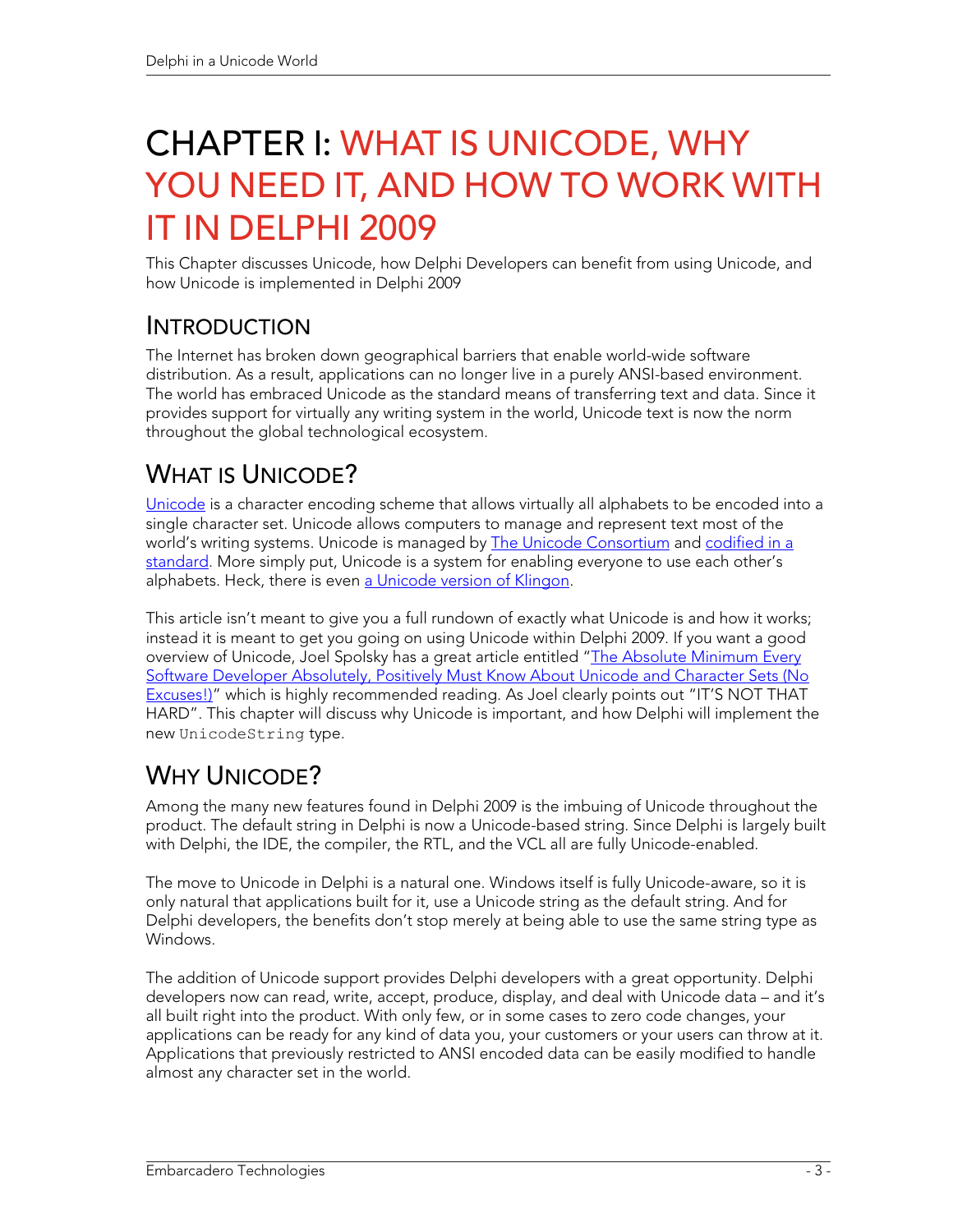Delphi developers will now be able to serve a global market with their applications -- even if they don't do anything special to localize or internationalize their applications. Windows itself supports many different localized versions, and Delphi applications need to be able to adapt and work on machines running any of the large number of locales that Windows supports, including the Japanese, Chinese, Greek, or Russian versions of Windows. Users of your software may be entering non-ANSI text into your application or using non-ANSI based path names. ANSI-based applications won't always work as desired in those scenarios. Windows applications built with a fully Unicode-enabled Delphi will be able to handle and work in those situations. Even if you don't translate your application into any other spoken languages, your application still needs to be able to work properly -- no matter what the end user's locale is.

For existing ANSI-based Delphi applications, then opportunity to localize applications and expand the reach of those applications into Unicode-based markets is potentially huge. And if you do want to localize your applications, Delphi makes that very easy, especially now at design-time. The Integrated Translation Environment (ITE) enables you to translate, compile, and deploy an application right in the IDE. If you require external translation services, the IDE can export your project in a form that translators can use in conjunction with the deployable External Translation Manager. These tools work together with the Delphi IDE for both Delphi and C++Builder to make localizing your applications a smooth and easy to manage process.

The world is Unicode-based, and now Delphi developers can be a part of that in a native, organic way. So if you want to be able to handle Unicode data, or if you want to sell your applications to emerging and global markets, you can do it with Delphi 2009.

# A WORD ABOUT TERMINOLOGY

Unicode encourages the use of some new terms. For instance the idea of "character" is a bit less precise in the world of Unicode than you might be used to. In Unicode, the more precise term is "code point". In Delphi 2009, the SizeOf(Char) is 2, but even that doesn't tell the whole story. Depending on the encoding, it is possible for a given character to take up more than two bytes. These sequences are called "Surrogate Pairs". So a code point is a unique code assigned an element defined by the Unicode.org. Most commonly that is a "character", but not always.

Another term you will see in relation to Unicode is "BOM", or Byte Order Mark, and that is a very short prefix used at the beginning of a text file to indicate the type of encoding used for that text file. MSDN has a nice article on what a BOM is. The new TEncoding Class (to be discussed in Chapter II) has a class method called GetPreamble which returns the BOM for a given encoding.

Now that all that has been explained, we'll look at how Delphi 2009 implements a Unicodebased string.

# THE NEW UNICODESTRING TYPE

The default string in Delphi 2009 is the new UnicodeString type. By default, the UnicodeString type will have an affinity for UTF-16, the same encoding used by Windows. This is a change from previous versions which had AnsiString as the default type. The Delphi RTL has in the past included the WideString type to handle Unicode data, but this type is not reference-counted as the AnsiString type is, and thus isn't as full-featured as Delphi developers expect the default string to be.

For Delphi 2009, a new UnicodeString type has been designed, that incorporates the capabilities of both the AnsiString and WideString types. A UnicodeString can contain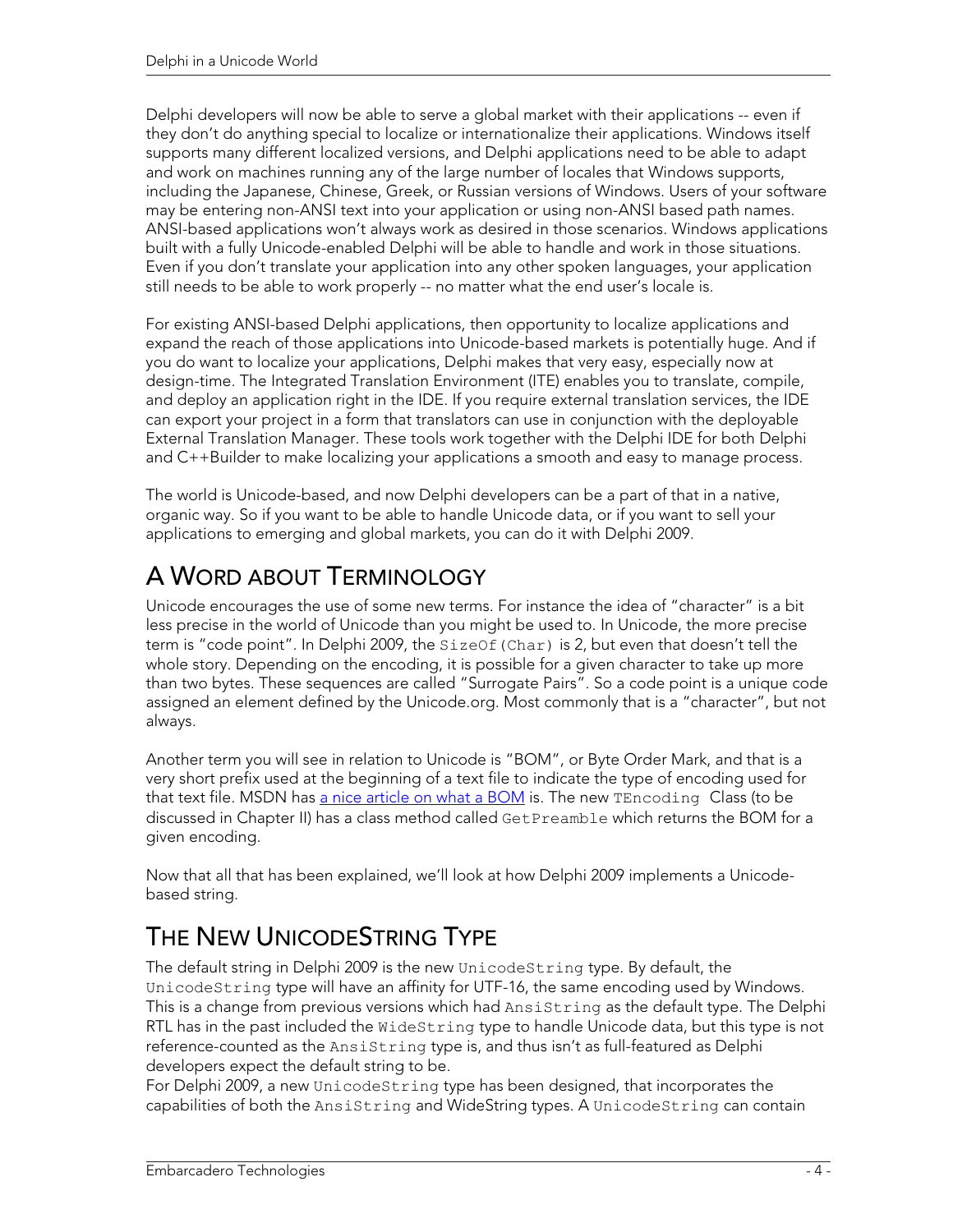either a Unicode-sized character, or an ANSI byte-sized character. (Note that both the AnsiString and WideString types will remain in place.) The Char and PChar types will map to WideChar and PWideChar, respectively. Note, as well, that no string types have disappeared. All the types that developers are used to still exist and work as before.

However, for Delphi 2009, the default string type will be equivalent to UnicodeString. In addition, the default Char type is WideChar, and the default PChar type is PWideChar.

That is, the following code is declared by the compiler:

```
type 
   string = UnicodeString; 
  Char = WideChar; PChar = PWideChar;
```
UnicodeString is assignment compatible with all other string types; however, assignments between AnsiStrings and UnicodeStrings will do type conversions as appropriate. Thus, an assignment of a UnicodeString type to an AnsiString type could result in data-loss. hat is, if a UnicodeString contains high-order byte data, a conversion of that string to AnsiString will result in a loss of that high-order byte data. The important thing to note here is that this new UnicodeString behaves pretty much like strings always have (with the notable exception of their ability to hold Unicode data, of course). You can still add any string data to them, you can index them, you can concatenate them with the '+' sign, etc.

For example, instances of a UnicodeString will still be able to index characters. Consider the following code:

```
var 
   MyChar: Char; 
   MyString: string; 
begin 
    MyString := 'This is a string'; 
   MyChar := MyString[1];
 end;
```
The variable MyChar will still hold the character found at the first index position, i.e. 'T'. This functionality of this code hasn't changed at all. Similarly, if we are handling Unicode data:

```
T and T will still hold the character found at the first index position, i.e. '.. '\mu'.
var 
     MyChar: Char; 
    MyString: string; 
 begin 
     MyString := '世界您好'; 
     MyChar := MyString[1]; 
  end;
```
The RTL provides helper functions that enable users to do explicit conversions between codepages and element size conversions. If the user is using the Move function on the character array, they cannot make assumptions about the element size.

As you can imagine, this new string type has ramifications for existing code. With Unicode, it is no longer true that one Char represents one Byte. In fact, it isn't even always true that one Char is equal to two bytes! As a result, you may have to make some adjustments to your code. However, we've worked very hard to make the transition a smooth one, and we are confident that you'll be able to be up and running quite quickly.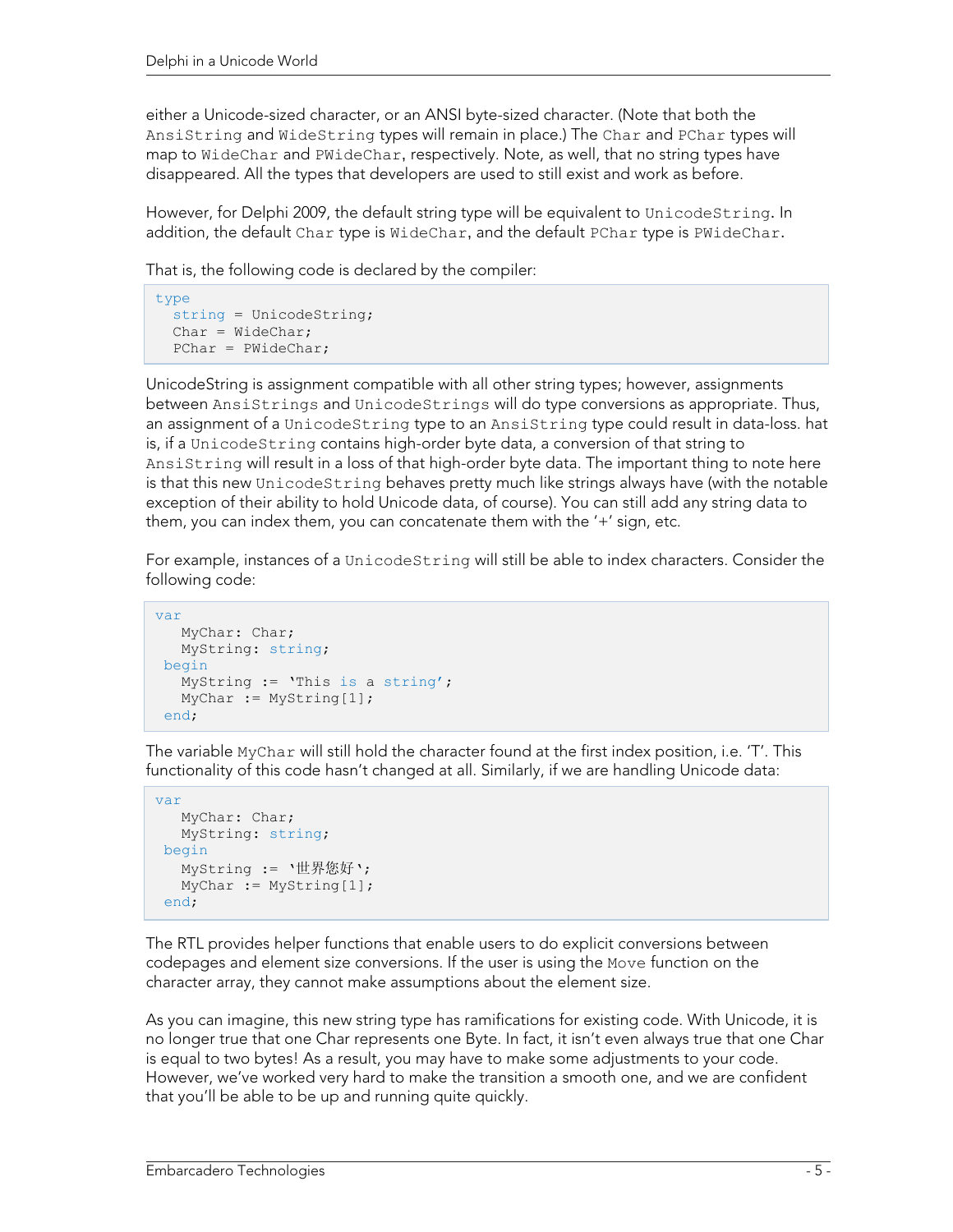Chapters II and III will discuss further the new UnicodeString type, talk about some of the new features of the RTL that support Unicode enablement, and then discuss specific coding idioms that you'll want to look for in your code. This series should help make your transition to Unicode a smooth and painless endeavor.

# **CONCLUSION**

With the addition of Unicode as the default string, Delphi can accept, process, and display virtually any alphabet or code page in the world. Applications you build with Delphi 2009 will be able to accept, display, and handle Unicode text with ease, and they will work much better in almost any Windows locale. Delphi developers can now easily localize and translate their applications to enter markets that they have previously been more difficult to enter. It's a Unicode world out there, and now your Delphi apps can live in it.

In Chapter II, we'll discuss the changes and updates to the Delphi Runtime Library that will enable you to work easily with Unicode strings.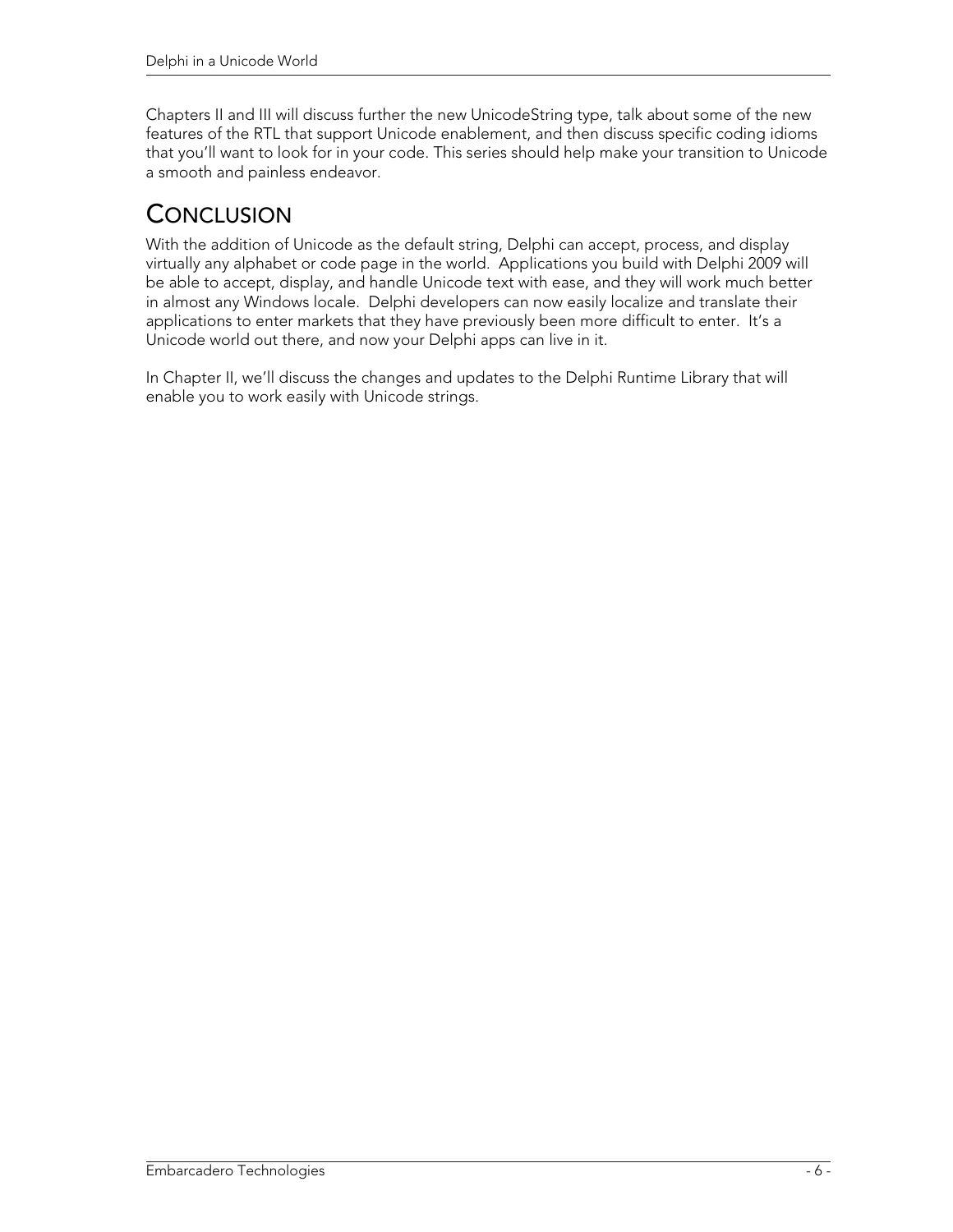# CHAPTER II: NEW RTL FEATURES AND CLASSES TO SUPPORT UNICODE

This Chapter will cover the new features of the Delphi 2009 Runtime Library that will help handle Unicode strings.

#### INTRODUCTION

In Chapter I, we saw how Unicode support is a huge benefit for Delphi developers by enabling communication with all characters set in the Unicode universe. We saw the basics of the UnicodeString type and how it will be used in Delphi

In this chapter, we'll look at some of the new features of the Delphi Runtime Library that support Unicode and general string handling.

# TCHARACTER CLASS

The Tiburon RTL includes a new class called TCharacter, which is found in the Character unit. It is a sealed class that consists entirely of static class functions. Developers should not create instances of TCharacter, but rather merely call its static class methods directly. Those class functions do a number of things, including:

- Convert characters to upper or lower case
- Determine whether a given character is of a certain type, i.e. is the character a letter, a number, a punctuation mark, etc.

TCharacter uses the standards set forth by the Unicode consortium.

Developers can use the TCharacter class to do many things previously done with sets of chars. For instance, this code:

```
uses 
Character; 
begin 
if MyChar in ['a'...'z', 'A'...'Z'] then 
begin 
   ... 
end; 
end;
```
can be easily replaced with

```
uses 
 Character; 
begin 
if TCharacter.IsLetter(MyChar) then
begin 
 ... 
end; 
end;
```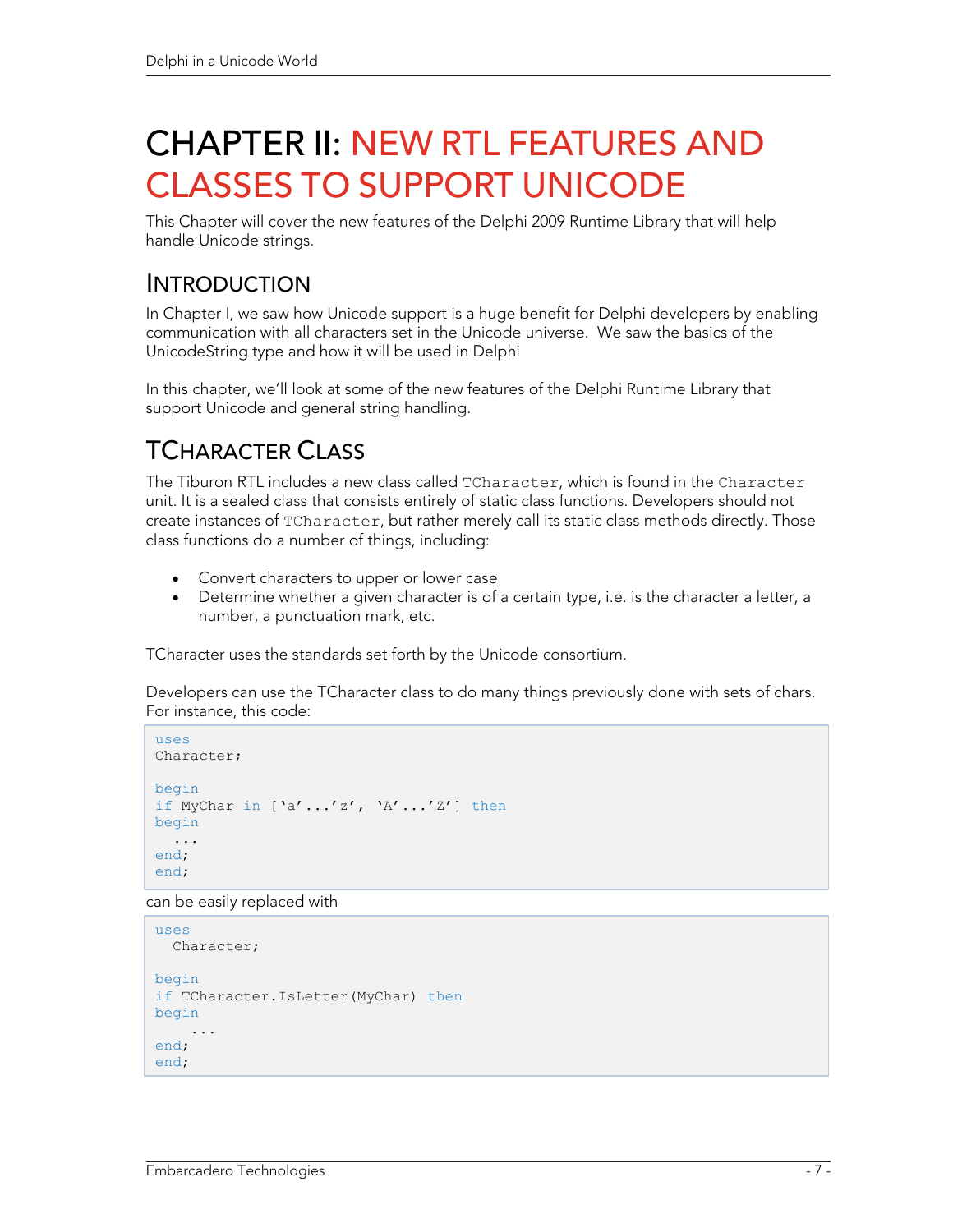The Character unit also contains a number of standalone functions that wrap up the functionality of each class function from TCharacter, so if you prefer a simple function call, the above can be written as:

```
11S^2 Character; 
begin 
if IsLetter(MyChar) then
begin 
 ... 
end; 
end;
```
Thus the TCharacter class can be used to do most any manipulation or checking of characters that you might care to do.

In addition, TCharacter contains class methods to determine if a given character is a high or low surrogate of a surrogate pair.

# TENCODING CLASS

The Tiburon RTL also includes a new class called TEncoding. Its purpose is to define a specific type of character encoding so that you can tell the VCL what type of encoding you want used in specific situations.

For instance, you may have a TStringList instance that contains text that you want to write out to a file. Previously, you would have written:

```
begin 
 ... 
   MyStringList.SaveToFile('SomeFilename.txt'); 
   ... 
end;
```
and the file would have been written out using the default ANSI encoding. That code will still work fine – it will write out the file using ANSI string encoding as it always has, but now that Delphi supports Unicode string data, developers may want to write out string data using a specific encoding. Thus, SaveToFile (as well as LoadFromFile) now take an optional second parameter that defines the encoding to be used:

```
begin 
 ... 
   MyStringList.SaveToFile('SomeFilename.txt', TEncoding.Unicode); 
   ... 
end;
```
Execute the above code and the file will be written out as a Unicode (UTF-16) encoded text file.

TEncoding will also convert a given set of bytes from one encoding to another, retrieve information about the bytes and/or characters in a given string or array of characters, convert any string into an array of byte (TBytes), and other functionality that you may need with regard to the specific encoding of a given string or array of chars.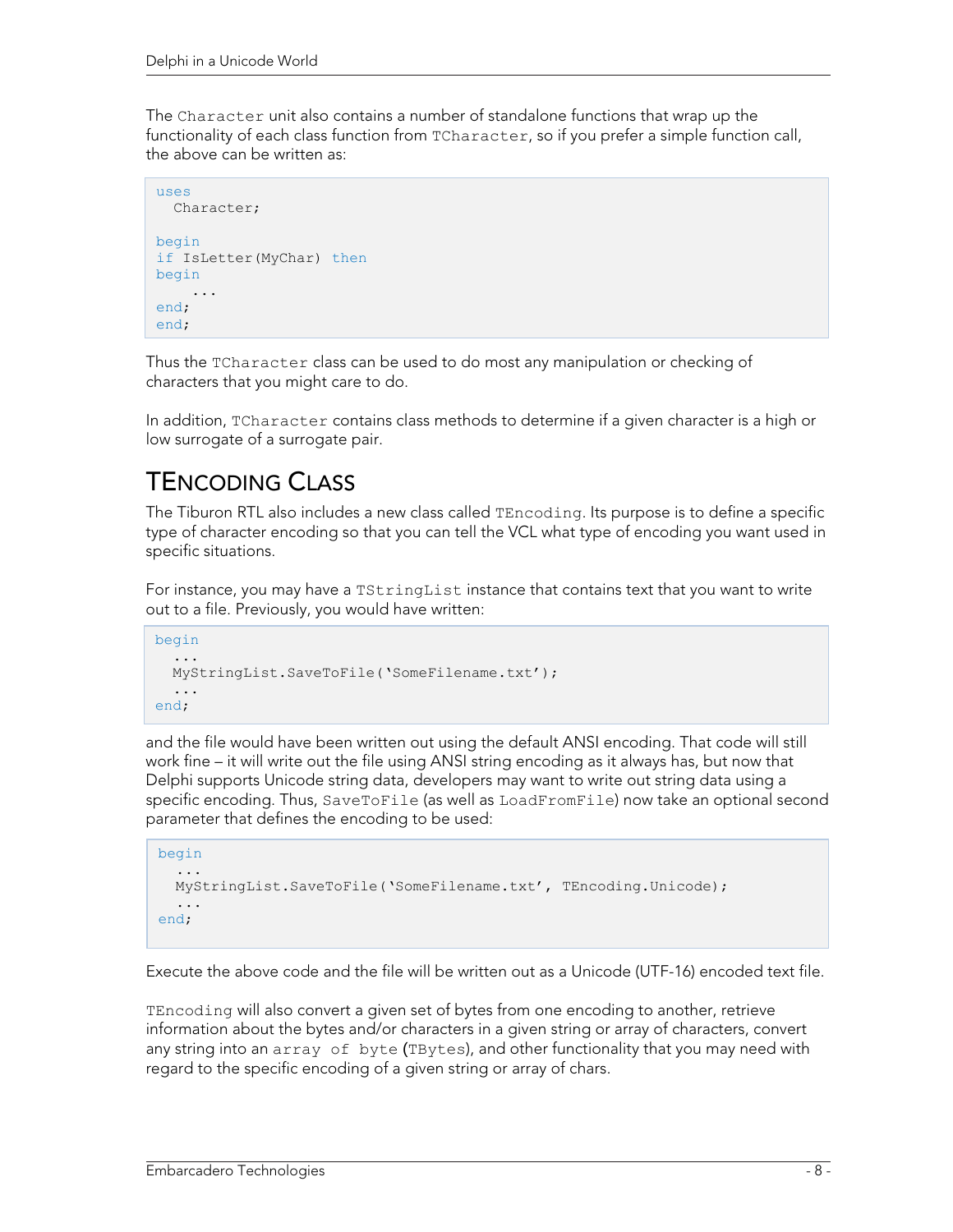The TEncoding class includes the following class properties that give you singleton access to a TEncoding instance of the given encoding:

```
class property ASCII: TEncoding read GetASCII; 
   class property BigEndianUnicode: TEncoding read 
         GetBigEndianUnicode; 
    class property Default: TEncoding read GetDefault; 
    class property Unicode: TEncoding read GetUnicode; 
    class property UTF7: TEncoding read GetUTF7; 
     class property UTF8: TEncoding read GetUTF8;
```
The Default property refers to the ANSI active codepage. The Unicode property refers to UTF-16.

TEncoding also includes the

class function TEncoding.GetEncoding(CodePage: Integer): TEncoding;

that will return an instance of TEncoding that has the affinity for the code page passed in the parameter.

In addition, it includes following function:

function GetPreamble: TBytes;

which will return the correct BOM for the given encoding.

TEncoding is also interface compatible with the .Net class called Encoding.

#### TSTRINGBUILDER

The RTL now includes a class called TStringBuilder. Its purpose is revealed in its name – it is a class designed to "build up" strings. TStringBuilder contains any number of overloaded functions for adding, replacing, and inserting content into a given string. The string builder class makes it easy to create single strings out of a variety of different data types. All of the Append, Insert, and Replace functions return an instance of TStringBuilder, so they can easily be chained together to create a single string.

For example, you might choose to use a TStringBuilder in place of a complicated Format statement. For instance, you might write the following code:

```
procedure TForm86.Button2Click(Sender: TObject); 
var 
   MyStringBuilder: TStringBuilder; 
   Price: double; 
begin 
   MyStringBuilder := TStringBuilder.Create(''); 
   try 
     Price := 1.49; 
    Label1.Caption := MyStringBuilder.Append('The apples are 
        $').Append(Price). 
               ÄAppend(' a pound.').ToString; 
   finally 
     MyStringBuilder.Free; 
   end; 
end;
```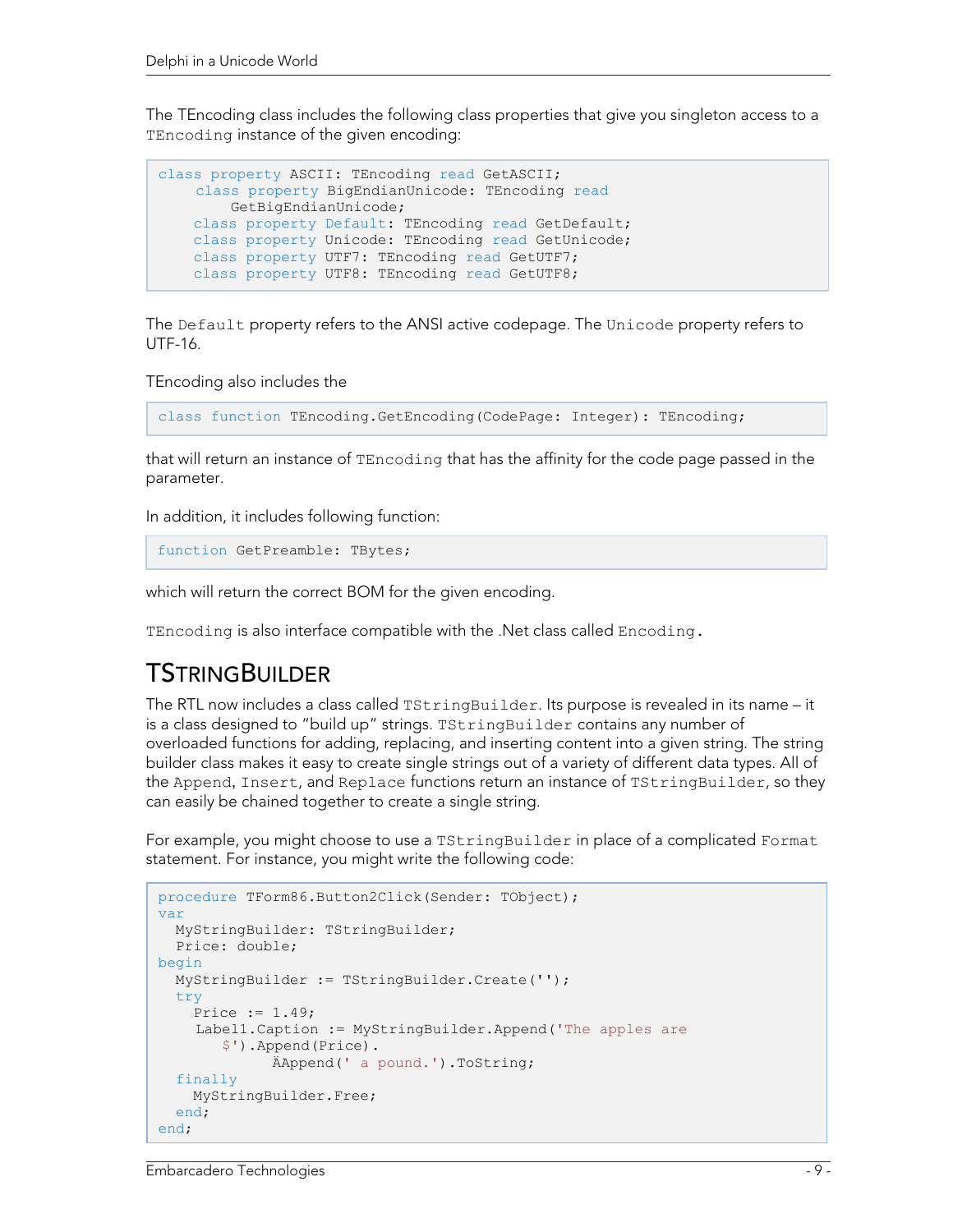TStringBuilder is also interface compatible with the .Net class called StringBuilder.

#### DECLARING NEW STRING TYPES

Tiburon's compiler enables you to declare your own string type with an affinity for a given codepage. There is any number of code pages available. (MSDN has a nice rundown of available codepages.) For instance, if you require a string type with an affinity for ANSI-Cyrillic, you can declare:

```
type 
   // The code page for ANSI-Cyrillic is 1251 
   CyrillicString = type Ansistring(1251);
```
And the new String type will be a string with an affinity for the Cyrillic code page.

#### ADDITIONAL RTL SUPPORT FOR UNICODE

The RTL adds a number of routines that support the use of Unicode strings.

### **STRINGELEMENTSIZE**

StringElementSize returns the typical size for an element (code point) in a given string. Consider the following code:

```
procedure TForm88.Button3Click(Sender: TObject); 
var 
  A: AnsiString; 
  U: UnicodeString; 
begin 
   A := 'This is an AnsiString'; 
  Memo1.Lines.Add('The ElementSize for an AnsiString is: ' +
       IntToStr(StringElementSize(A))); 
   U := 'This is a UnicodeString'; 
   Memo1.Lines.Add('The ElementSize for an UnicodeString is: ' + 
       IntToStr(StringElementSize(U))); 
end;
```
The result of the code above will be:

```
The ElementSize for an AnsiString is: 1
The ElementSize for an UnicodeString is: 2
```
#### **STRINGCODEPAGE**

StringCodePage will return the Word value that corresponds to the codepage for a given string.

Consider the following code: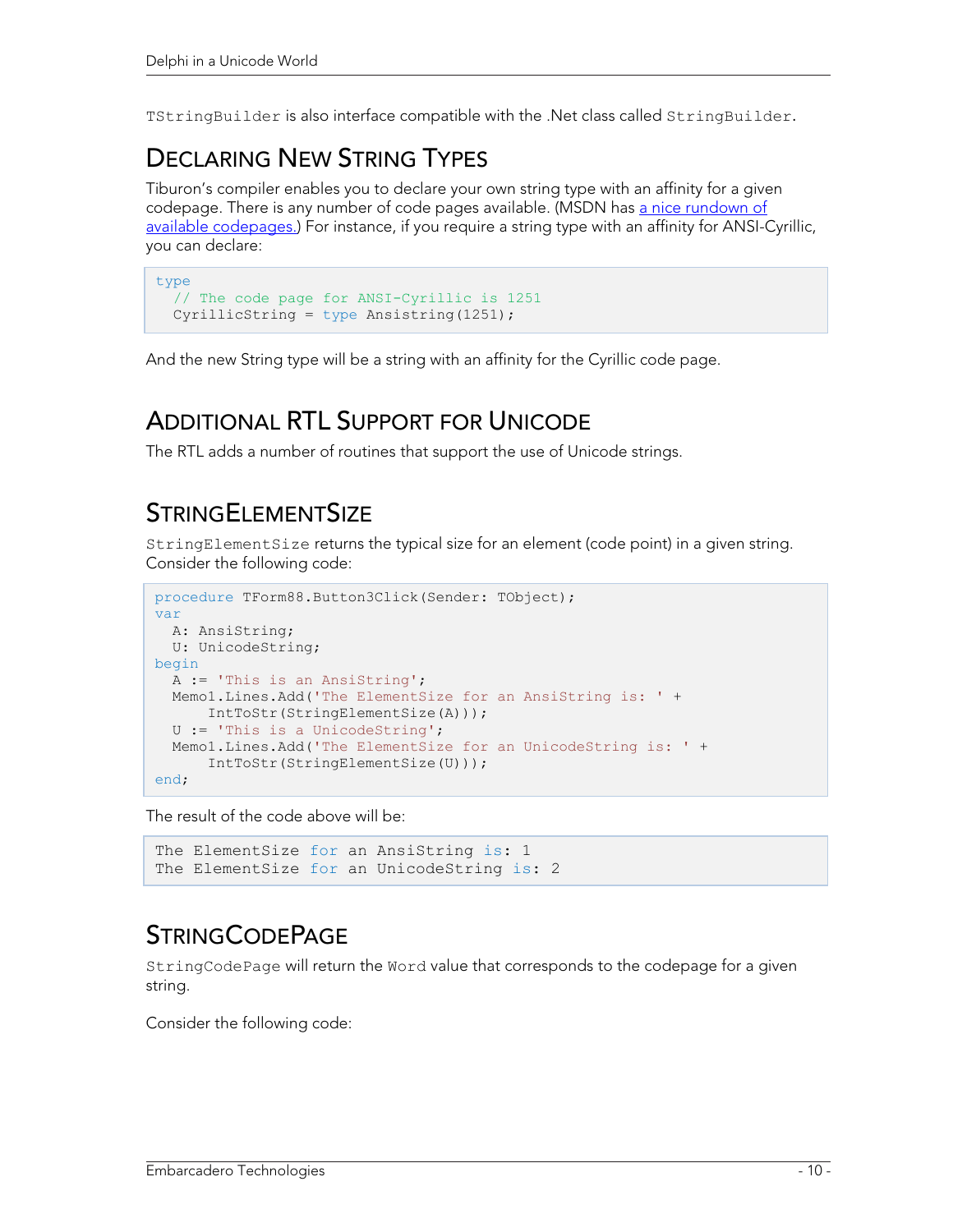```
procedure TForm88.Button2Click(Sender: TObject); 
type 
   // The code page for ANSI-Cyrillic is 1251 
   CyrillicString = type AnsiString(1251); 
var 
   A: AnsiString; 
   U: UnicodeString; 
   U8: UTF8String; 
   C: CyrillicString; 
begin 
   A := 'This is an AnsiString'; 
   Memo1.Lines.Add('AnsiString Codepage: ' + IntToStr(StringCodePage(A))); 
   U := 'This is a UnicodeString'; 
   Memo1.Lines.Add('UnicodeString Codepage: ' + 
      IntToStr(StringCodePage(U))); 
   U8 := 'This is a UTF8string'; 
   Memo1.Lines.Add('UTF8string Codepage: ' + 
      IntToStr(StringCodePage(U8))); 
   C := 'This is a CyrillicString'; 
Memo1.Lines.Add('CyrillicString Codepage: ' + 
       IntToStr(StringCodePage(C))); 
end;
```
The above code will result in the following output:

```
The Codepage for an AnsiString is: 1252
The Codepage for an UnicodeString is: 1200 
The Codepage for an UTF8string is: 65001 
The Codepage for an CyrillicString is: 1251
```
### OTHER RTL FEATURES FOR UNICODE

There are a number of other routines for converting strings of one codepage to another. Including:

```
UnicodeStringToUCS4String 
UCS4StringToUnicodeString 
UnicodeToUtf8 
Utf8ToUnicode
```
In addition the RTL also declares a type called RawByteString which is a string type with no encoding affiliated with it:

```
RawByteString = type AnsiString($FFFF);
```
The purpose of the RawByteString type is to enable the passing of string data of any code page without doing any codepage conversions. This is most useful for routines that do not care about specific encoding, such as byte-oriented string searches.Normally, this would mean that parameters of routines that process strings without regard for the strings code page should be of type RawByteString. Declaring variables of type RawByteString should rarely, if ever, be done as this can lead to undefined behavior and potential data loss.

In general, string types are assignment compatible with each other.

For instance:

T

MyUnicodeString := MyAnsiString;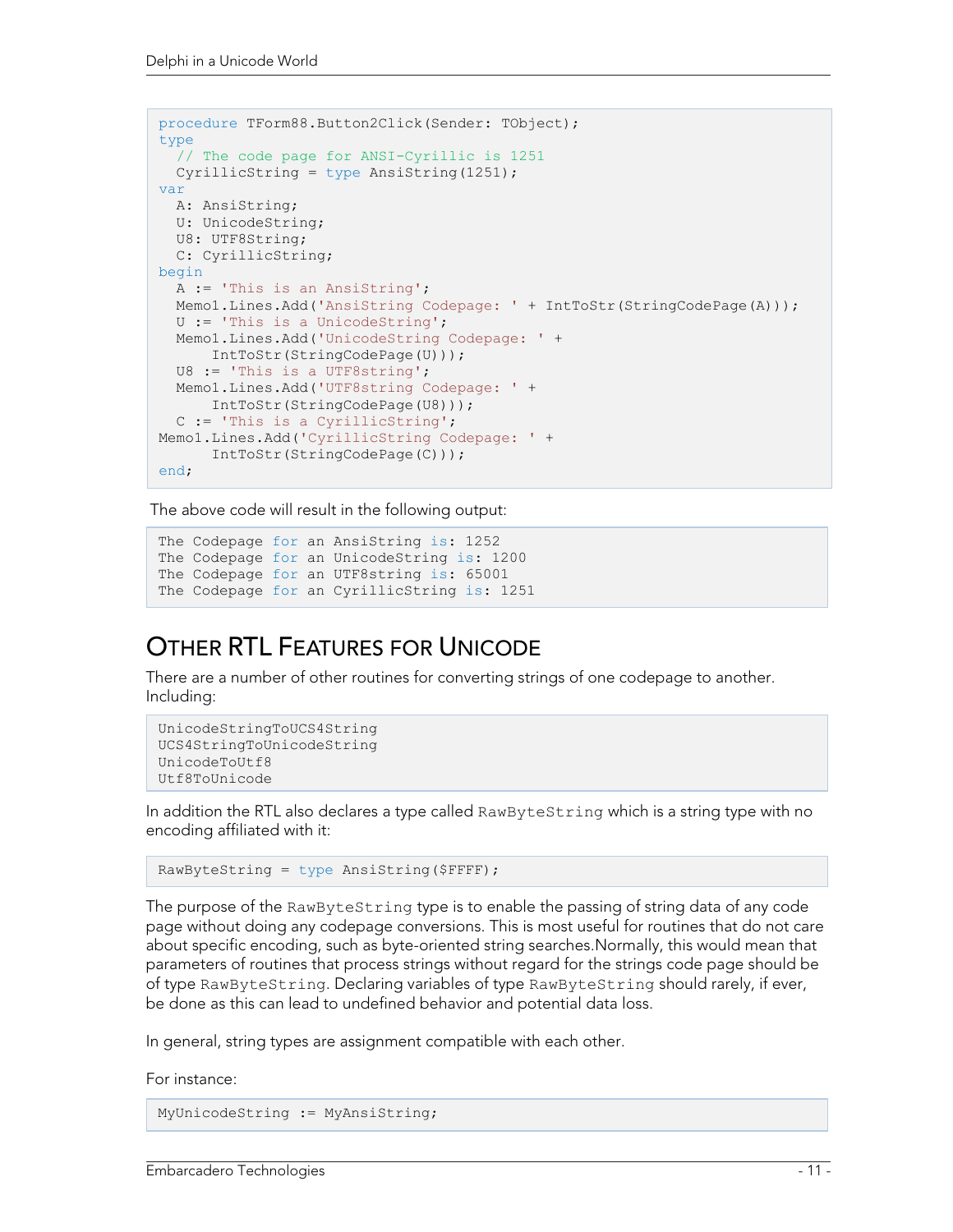will perform as expected – it will take the contents of the Ansistring and place them into a UnicodeString. You should in general be able to assign one string type to another, and the compiler will do the work needed to make the conversions, if possible.

Some conversions, however, can result in data loss, and one must watch out this when moving from one string type that includes Unicode data to another that does not. For instance, you can assign UnicodeString to an AnsiString, but if the UnicodeString contains characters that have no mapping in the active ANSI code page at runtime, those characters will be lost in the conversion. Consider the following code:

```
procedure TForm88.Button4Click(Sender: TObject); 
var 
  U: UnicodeString; 
  A: AnsiString; 
begin 
  U := 'This is a UnicodeString'; 
 A := U; Memo1.Lines.Add(A); 
   U := 'Добро пожаловать в мир Юникода с использованием Дельфи 
        2009!!'; 
 A := U;Memo1.Lines.Add(A);
end;
```
The output of the above when the current OS code page is 1252is:

This is a UnicodeString ????? ?????????? ? ??? ??????? ? ?????????????? ?????? 2009!!

As you can see, because Cyrillic characters have no mapping in Windows-1252, information was lost when assigning this UnicodeString to an AnsiString. The result was gibberish because the UnicodeString contained characters not representable in the code page of the AnsiString, those characters were lost and replaced by the question mark when assigning the UnicodeString to the AnsiString.

# **SETCODEPAGE**

SetCodePage, declared in the System.pas unit as

procedure SetCodePage(var S: AnsiString; CodePage: Word; Convert: Boolean);

is a new RTL function that sets a new code page for a given AnsiString. The optional Convert parameter determines if the payload itself of the string should be converted to the given code page. If the Convert parameter is False, then the code page for the string is merely altered. If the Convert parameter is True, then the payload of the passed string will be converted to the given code page.

SetCodePage should be used sparingly and with great care. Note that if the codepage doesn't actually match the existing payload (i.e. Convert is set to False), then unpredictable results can occur. Also if the existing data in the string is converted and the new codepage doesn't have a representation for a given original character, data loss can occur.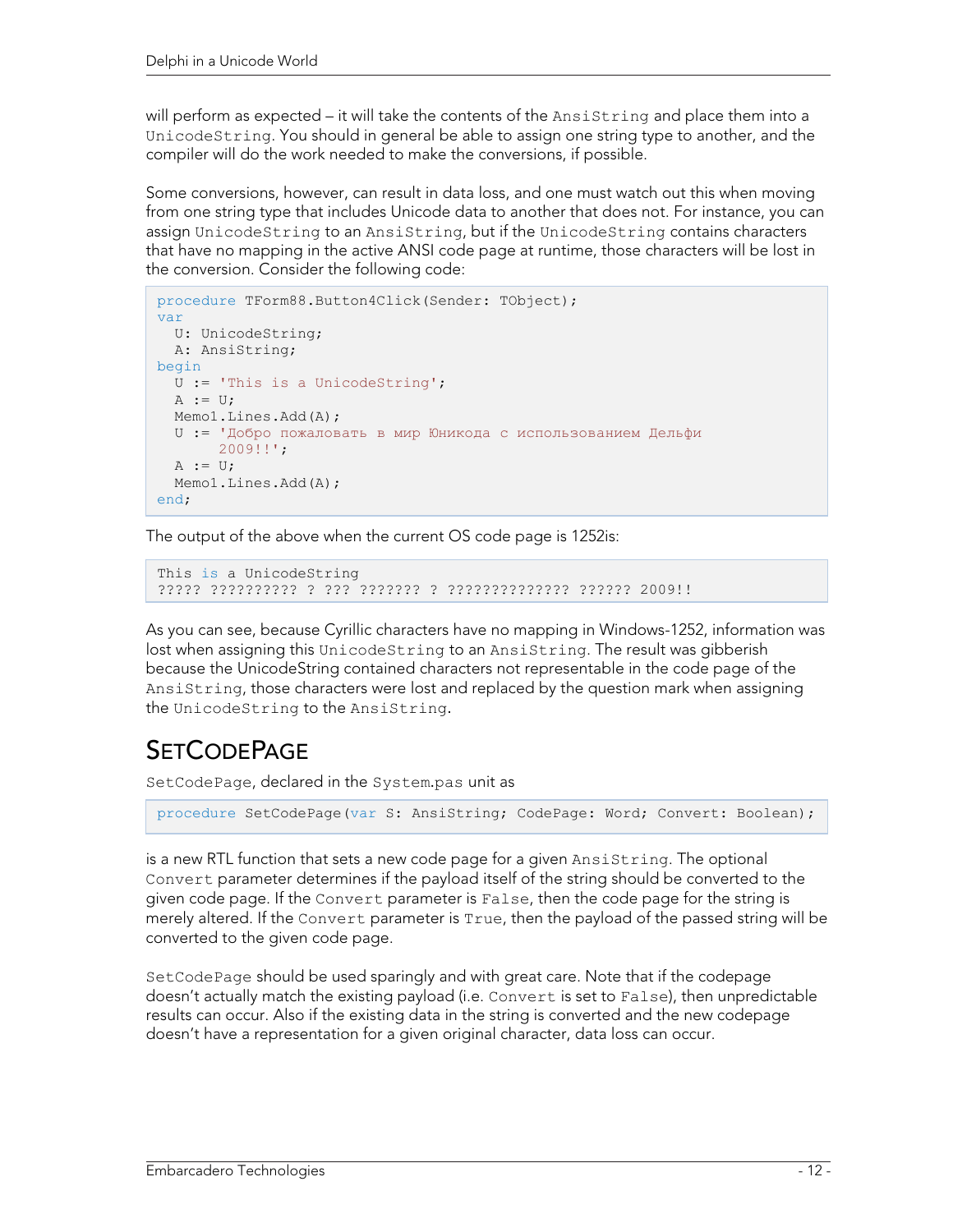# GETTING TBYTES FROM STRINGS

The RTL also includes a set of overloaded routines for extracting an array of bytes from a string. As we'll see in Part III, it is recommended that instead of using string as a data buffer, you use TBytes instead. The RTL makes it easy by providing overloaded versions of BytesOf() that takes as a parameter the different string types.

# **CONCLUSION**

Delphi 2009's Runtime Library is now completely capable of supporting the new UnicodeString. It includes new classes and routines for handling, processing, and converting Unicode strings, for managing codepages, and for ensuring an easy migration from earlier versions.

In Chapter III, we'll cover the specific code constructs that you'll need to look out for in ensuring that your code is Unicode ready.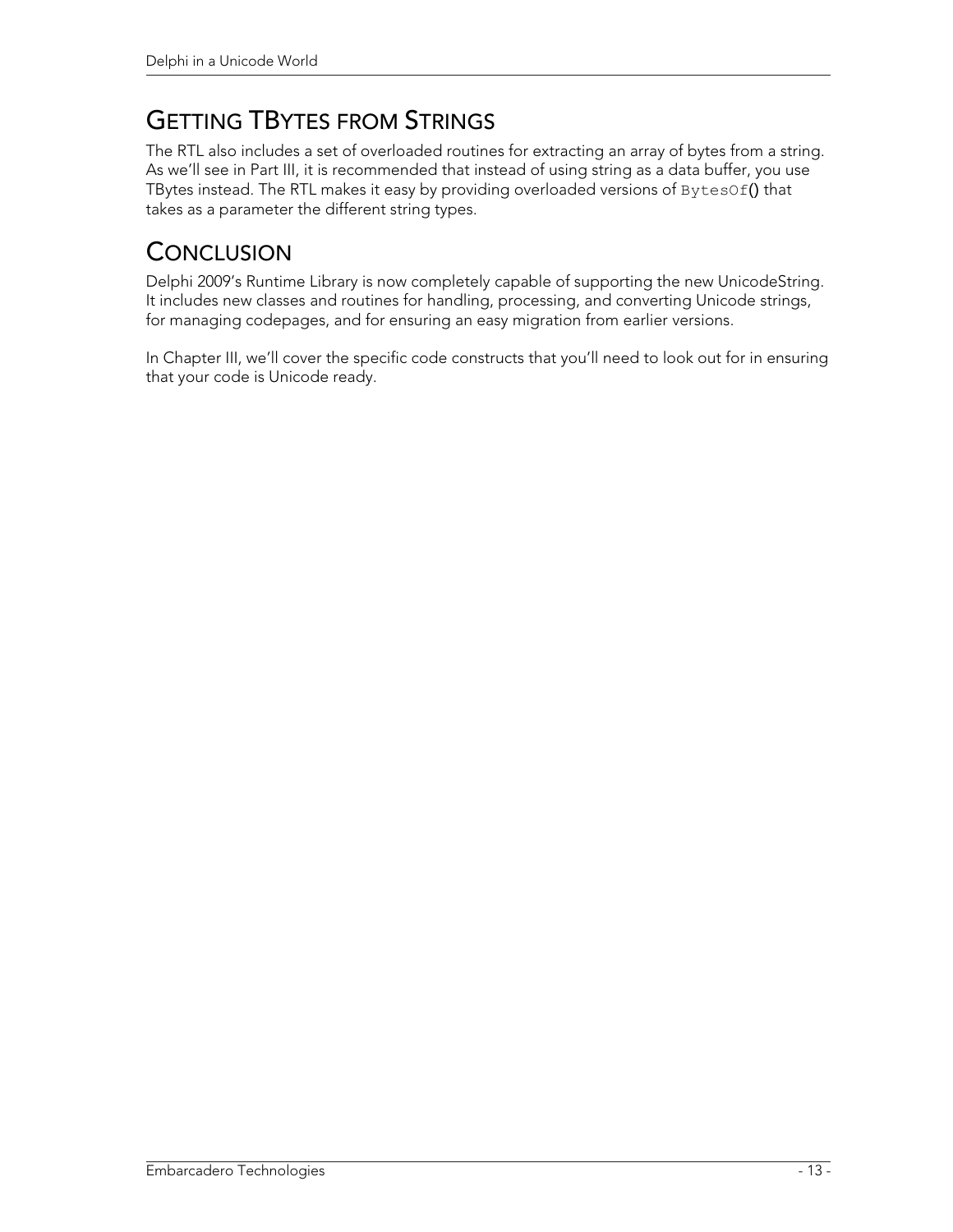# CHAPTER III: UNICODIFYING YOUR **CODE**

This Chapter describes what you need to do to get your code ready for Delphi 2009.

As discussed in Chapter I, we saw Delphi 2009 will use by default a UTF-16 based string. As a result, certain code idioms within existing code may need to be changed. In general, the large majority of existing code will work just fine with Delphi 2009. As you'll see, most of the code changes that need to be made are quite specific and somewhat esoteric. However, some specific code idioms will need to be reviewed and perhaps have changes made to ensure that the code works properly with UnicodeString.

For example, any code that manipulates or does pointer operations on strings should be examined for Unicode compatibility. More specifically, any code that:

- Assumes that SizeOf(Char) is 1
- Assumes that the Length of a string is equal to the number of bytes in the string
- Writes or reads strings from some persistent storage or uses a string as a data buffer

should be reviewed to ensure that those assumptions are not persisted in code. Code that writes to or reads from persistent storage needs to ensure that the correct number of bytes are being read or written, as a single byte no longer represents a single character.

Generally, any needed code changes should be straightforward and can be done with a minimal amount of effort.

# AREAS THAT SHOULD "JUST WORK"

This section discusses area of code that should continue to work, and should not require any changes to work properly with the new UnicodeString. All of the VCL and RTL have been updated to work as expected in Delphi 2009, and with very, very few exceptions, such will be the case. For instance, TStringList is now completely Unicode-aware, and all existing TStringList code should work as before. However, TStringList has been enhanced to work specifically with Unicode, so if you want to take advantage of that new functionality, you can, but you need not if you don't want to.

### GENERAL USE OF STRING TYPES

In general, code that uses the string type should work as before. There is no need to re-declare string variables as AnsiString types, except as discussed below. String declarations should only be changed to be AnsiString when dealing with storage buffers or other types of code that uses the string as a data buffer.

### THE RUNTIME LIBRARY

The runtime library additions are discussed extensively above, however there is no mention of a new unit added to the RTL – AnsiString.pas. This unit exists for backwards compatibility with code that chooses to use or requires the use of AnsiString within it.

Runtime library code runs as expected and in general requires no change. The areas that do need change are described below.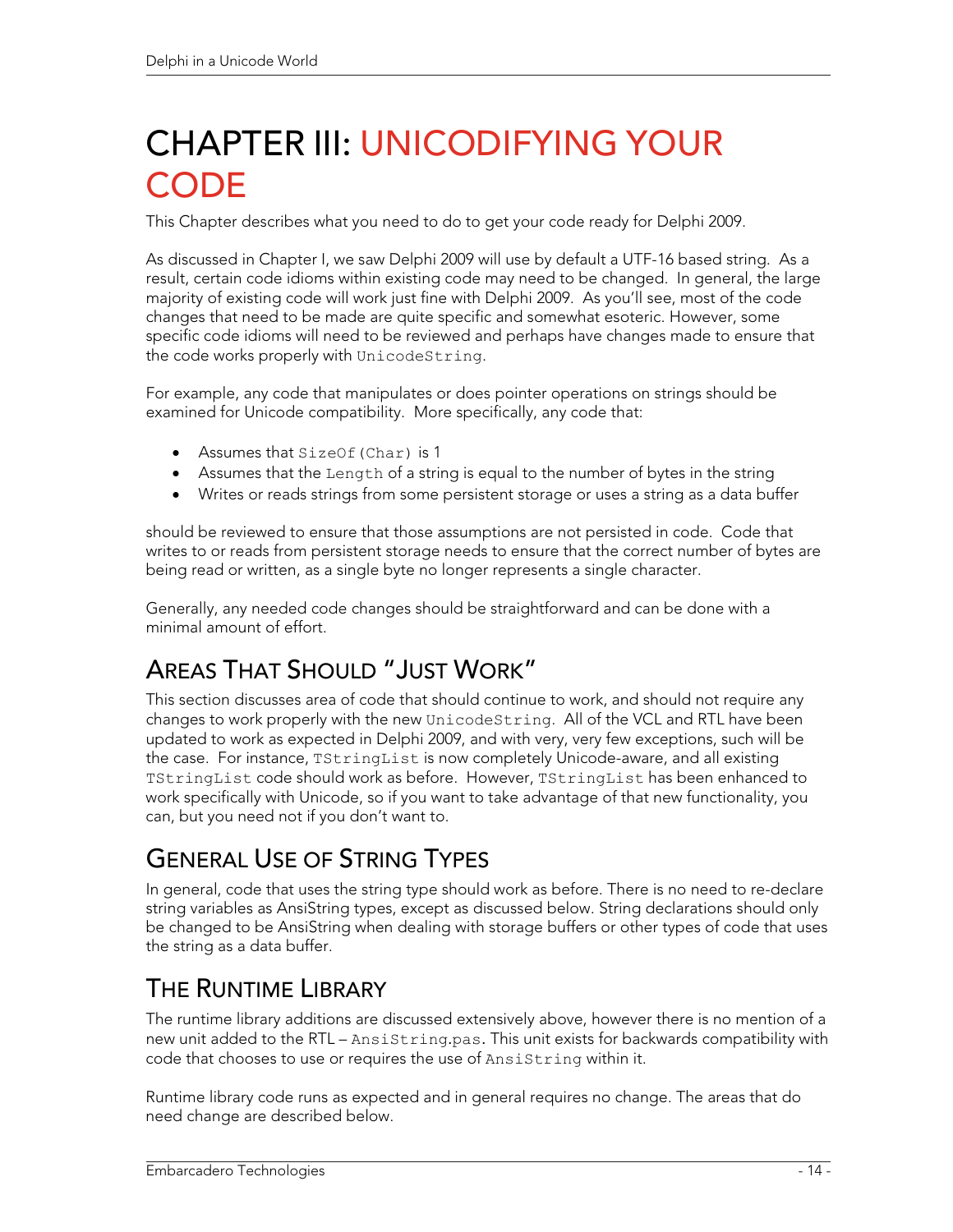# THE VCL

The entire VCL is Unicode aware. All existing VCL components work right out of the box just as they always have. The vast majority of your code using the VCL should continue to work as normal. We've done a lot of work to ensure that the VCL is both Unicode ready and backwards compatible. Normal VCL code that doesn't do any specific string manipulation will work as before.

## STRING INDEXING

String Indexing works exactly as before, and code that indexes into strings doesn't need to be changed:

```
var 
S: string; 
C: Char; 
begin 
S := 'This is a string';
C := S[1]; // C will hold 'T', but of course C is a WideChar
end;
```
# LENGTH/COPY/DELETE/SIZEOF WITH STRINGS

Copy will still work as before without change. So will Delete and all the SysUtils-based string manipulation routines.

Calls to Length(SomeString) will, as always, return the number of elements in the passed string.

Calls to SizeOf on any string identifier will return 4, as all string declarations are references and the size of a pointer is 4.

Calls to Length on any string will return the number of elements in the string.

Consider the following code:

```
var 
   S: string; 
begin 
    S:= 'abcdefghijklmnopgrstuvwxyz';
    WriteLn('Length = ', Length(S));
     WriteLn('SizeOf = ', SizeOf(S)); 
    WriteLn('TotalBytes = ', Length(S) * SizeOf(S[1]));
     ReadLn; 
end.
```
The output of the above is as follows:



Embarcadero Technologies - 15 -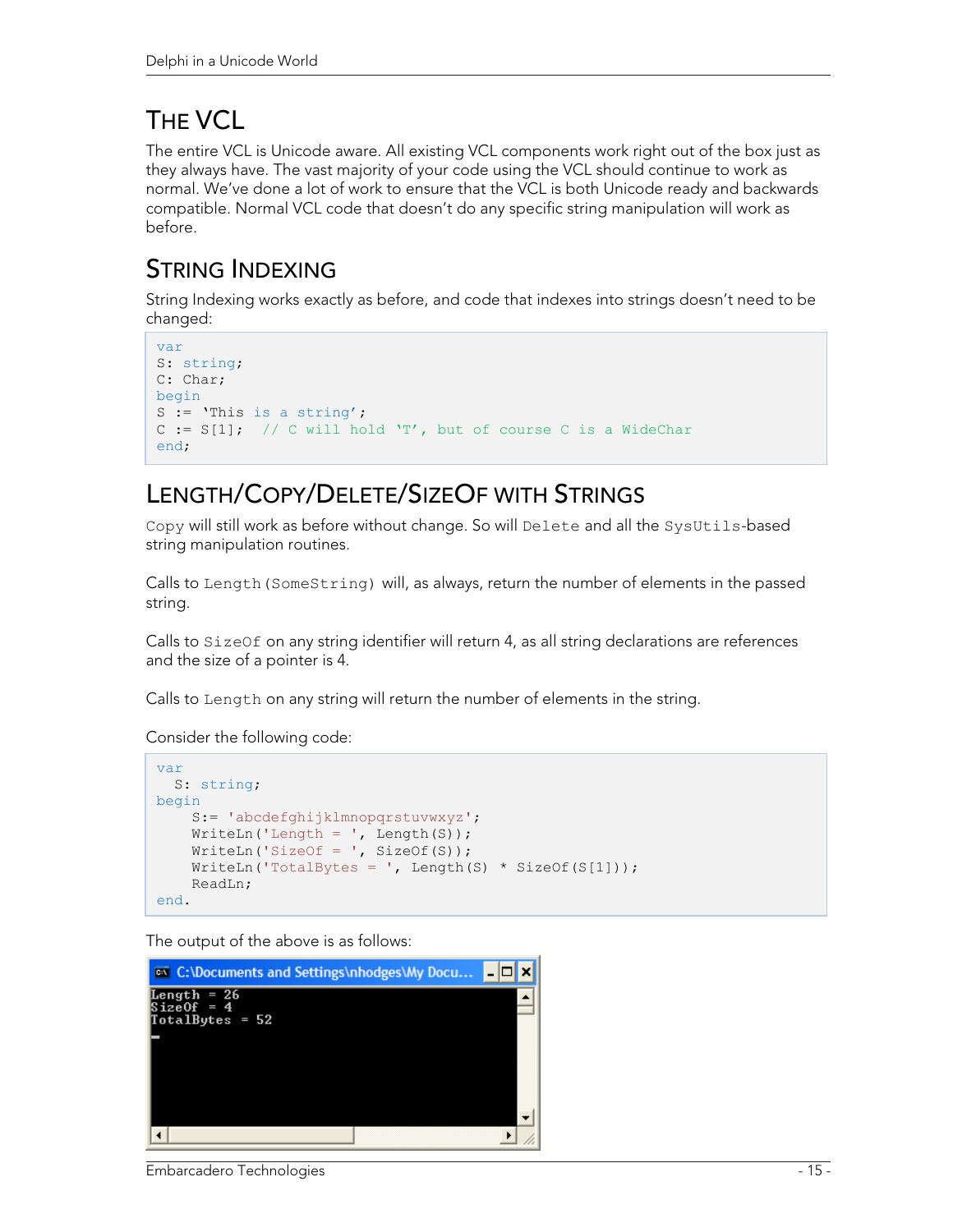#### POINTER ARITHMETIC ON PCHAR

Pointer arithmetic on PChar should continue to work as before. The compiler knows the size of PChar, so code like the following will continue to work as expected:

```
var 
p: PChar; 
MyString: string; 
begin 
   ... 
  p := \text{M}yString[1];Inc(p);
... 
end;
```
This code will work exactly the same as with previous versions of Delphi – but of course the types are different: PChar is now a PWideChar and MyString is now a UnicodeString.

# **SHORTSTRING**

ShortString remains unchanged in both functionality and declaration, and will work just as before.

ShortString declarations allocate a buffer for a specific number of AnsiChars. Consider the following code:

```
var 
  S: string[26]; 
begin 
    S:= 'abcdefghijklmnopqrstuvwxyz'; 
    WriteLn('Length = ', Length(S));
    WriteLn('SizeOf = ', SizeOf(S));
    WriteLn('TotalBytes = ', Length(S) * SizeOf(S[1]));
     ReadLn; 
end.
```
It has the following output:



Note that the total bytes of the alphabet is 26 – showing that the variable is holding AnsiChars.

In addition, consider the following code:

```
type 
TMyRecord = record
  String1: string[20]; 
   String2: string[15]; 
end;
```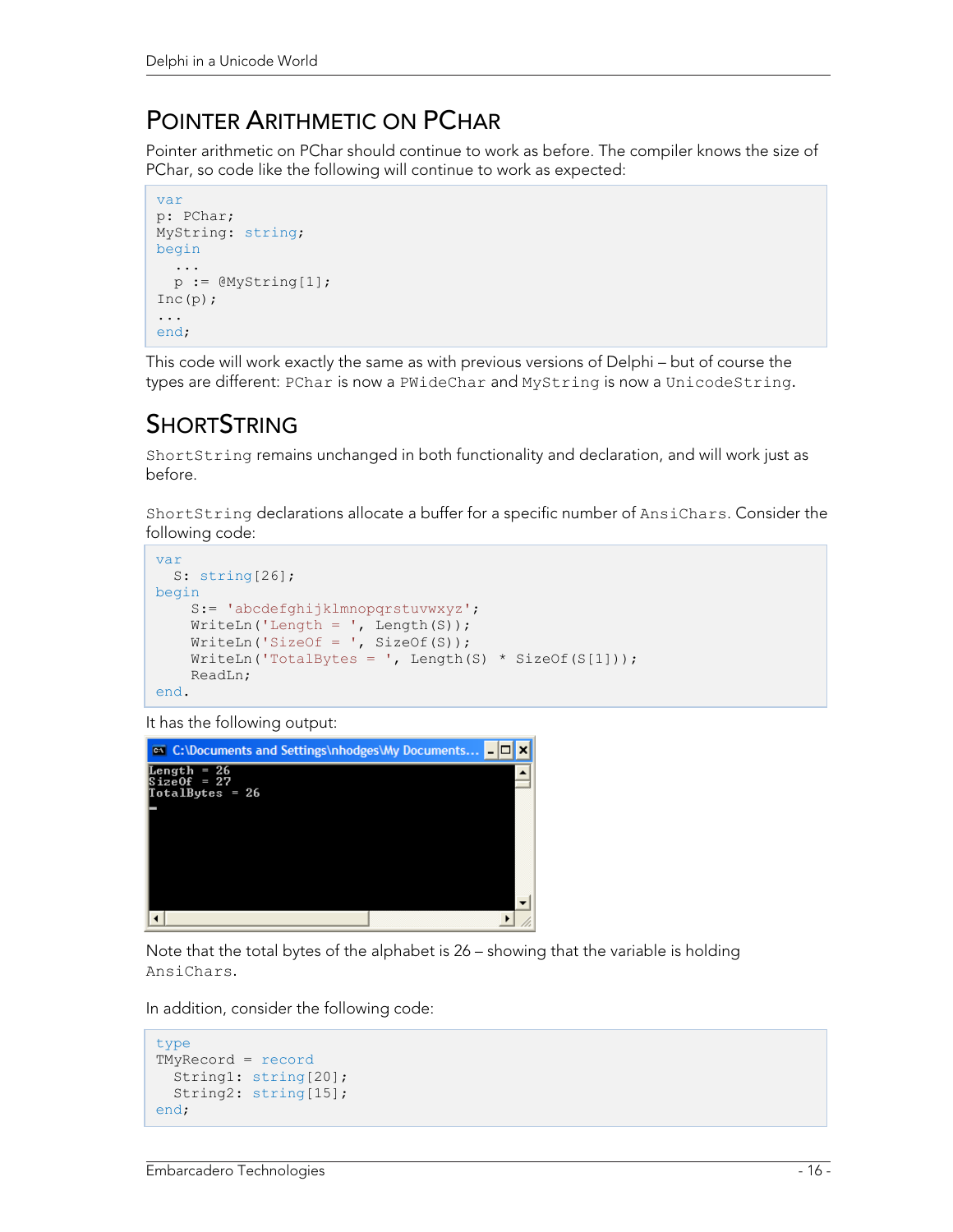This record will be laid out in memory exactly as before – it will be a record of two AnsiStrings with AnsiChars in them. If you've got a File of Rec of a record with short strings, then the above code will work as before, and any code reading and writing such a record will work as before with no changes.

However, remember that Char is now a WideChar, so if you have some code that grabs those records out of a file and then calls something like:

```
var 
MyRec: TMyRecord; 
SomeChar: Char; 
begin 
// Grab MyRec from a file... 
SomeChar := MyRec.String1[3];
... 
end;
```
then you need to remember that SomeChar will convert the AnsiChar in String1[3] to a WideChar. If you want this code to work as before, change the declaration of SomeChar:

```
var 
MyRec: TMyRecord; 
SomeChar: AnsiChar; // Now declared as an AnsiChar for the shortstring 
                         index 
begin 
// Grab MyRec from a file... 
SomeChar := MyRec.String1[3];
... 
end;
```
#### AREAS THAT SHOULD BE REVIEWED

This next section describes the various semantic code constructs that should be reviewed in existing code for Unicode compatibility. Because Char now equals WideChar, assumptions about the size in bytes of a character array or string may be invalid. The following lists a number of specific code constructs that should be examined to ensure that they are compatible with the new UnicodeString type.

### SAVETOFILE/LOADFROMFILE

SaveToFile and LoadFromFile calls could very well go under the "Just Works" section above, as these calls will read and write just as they did before. However, you may want to consider using the new overloaded versions of these calls if you are going to be dealing with Unicode data when using them.

For instance, TStrings now includes the following set of overloaded methods:

```
procedure SaveToFile(const FileName: string); overload; virtual; 
procedure SaveToFile(const FileName: string; Encoding: TEncoding); 
     overload; virtual;
```
The second method above is the new overload that includes an encoding parameter that determines how the data will be written out to the file. (See above for an explanation of the TEncoding type.) If you call the first method above, the string data will be saved as it always has been – as ANSI data. Therefore, your existing code will work exactly as it always has.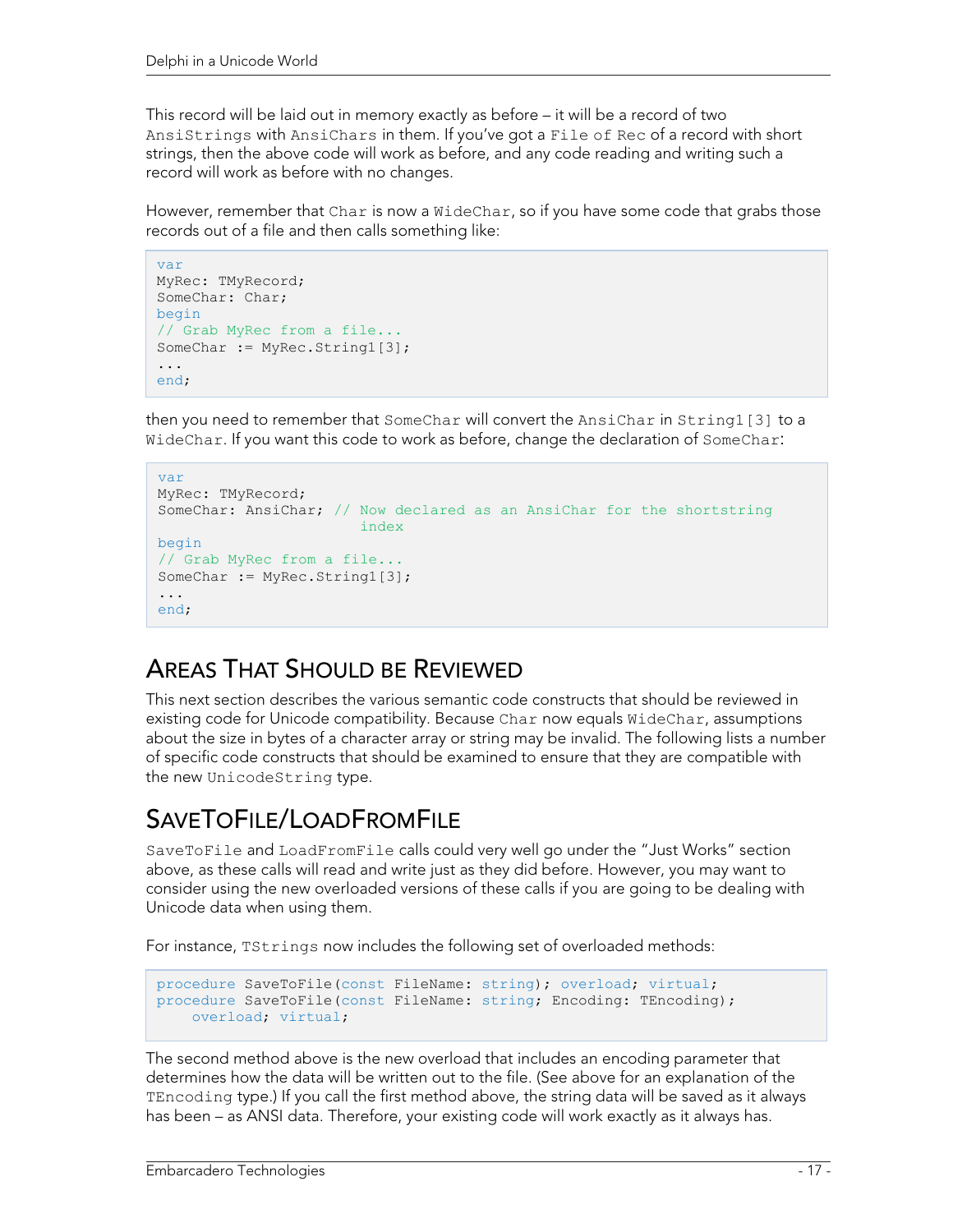However, if you put some Unicode string data into the text to be written out, you will need to use the second overload, passing a specific TEncoding type. If you do not, the strings will be written out as ANSI data, and data loss will likely result.

Therefore, the best idea here would be to review your SaveToFile and LoadFromFile calls, and add a second parameter to them to indicate how you'd like your data saved. If you don't think you'll ever be adding or using Unicode strings, though, you can leave things as they are.

# USE OF THE CHR FUNCTION

Existing code that needs to create a Char from an integer value may make use of the Chr function. Certain uses of the Chr function may result in the following error:

```
[DCC Error] PasParser.pas(169): E2010 Incompatible types: 'AnsiChar' and 
     'Char'
```
If code using the Chr function is assigning the result to an AnsiChar, then this error can easily be removed by replacing the Chr function with a cast to AnsiChar.

So, this code

```
MyChar := chr(i);
```
Can be changed to

MyChar := AnsiChar(i);

#### SETS OF CHARACTERS

Probably the most common code idiom that will draw the attention of the compiler is the use of characters in sets. In the past, a character was one byte, so holding characters in a set was no problem. But now, Char is declared as a WideChar, and thus cannot be held in a set any longer. So, if you have some code that looks like this:

```
procedure TDemoForm.Button1Click(Sender: TObject); 
var 
   C: Char; 
begin 
 C := Edit1. Text[1];
   if C in ['a'..'z', 'A'..'Z'] then
   begin 
    Label1.Caption := 'It is there'; 
end; 
end;
```
and you compile it, you'll get a warning that looks something like this:

[DCC Warning] Unit1.pas(40): W1050 WideChar reduced to byte char in set expressions. Consider using 'CharInSet' function in 'SysUtils' unit.

You can, if you like, leave the code that way – the compiler will "know" what you are trying to do and generate the correct code. However, if you want to get rid of the warning, you can use the new CharInSet function:

```
if CharInSet(C, [ 'a' \ldots 'z' , 'A' \ldots 'Z' ] ) then
   begin 
    Label1.Caption := 'It is there'; 
end;
```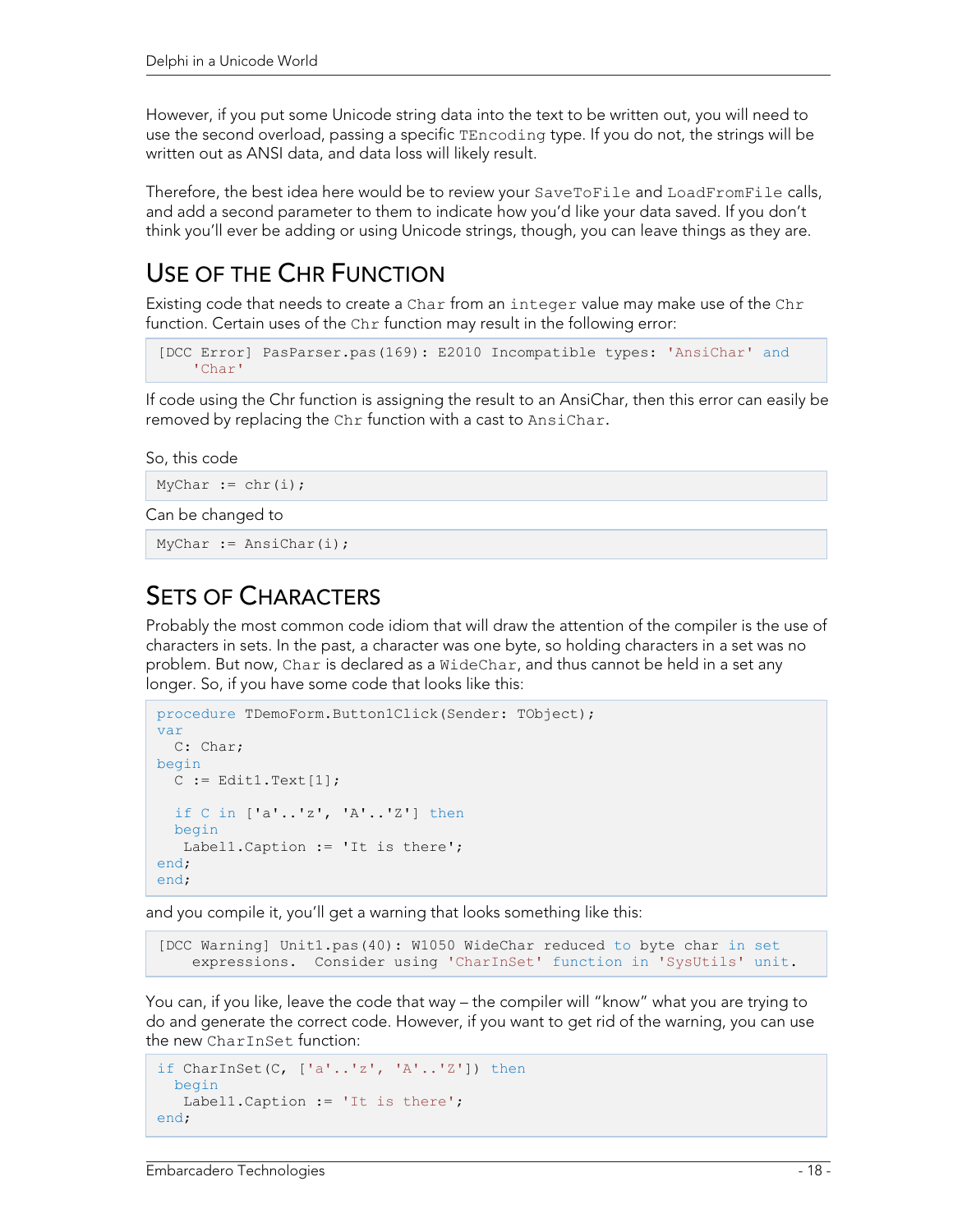The CharInSet function will return a Boolean value, and compile without the compiler warning.

### USING STRINGS AS DATA BUFFERS

A common idiom is to use a string as a data buffer. It's common because it's been easy - manipulating strings is generally pretty straight forward. However, existing code that does this will almost certainly need to be adjusted given the fact that string now is a UnicodeString.

There are a couple of ways to deal with code that uses a string as a data buffer. The first is to simply declare the variable being used as a data buffer as an AnsiString instead of string. If the code uses Char to manipulate bytes in the buffer, declare those variables as AnsiChar. If you choose this route, all your code will work as before, but you do need to be careful that you've explicitly declared all variables accessing the string buffer to be ANSI types.

The second and preferred way dealing with this situation is to convert your buffer from a string type to an array of bytes, or TBytes. TBytes is designed specifically for this purpose, and works as you likely were using the string type previously.

# CALLS TO SIZEOF ON BUFFERS

Calls to SizeOf when used with character arrays should be reviewed for correctness. Consider the following code:

```
procedure TDemoForm.Button1Click(Sender: TObject); 
var 
var 
   P: array[0..16] of Char; 
begin 
   StrPCopy(P, 'This is a string'); 
  Memol.Lines.Add('Length of P is ' + IntToStr(Length(P)));
  Memo1.Lines.Add('Size of P is ' + IntToStr(SizeOf(P)));
end;
```
This code will display the following in Memo1:

```
Length of P is 17 
Size of P is 34
```
In the above code, Length will return the number of characters in the given string (plus the null termination character), but SizeOf will return the total number of Bytes used by the array, in this case 34, i.e. two bytes per character. In previous versions, this code would have returned 17 for both.

### USE OF FILL CHAR

Calls to FillChar need to be reviewed when used in conjunction with strings or a character. Consider the following code: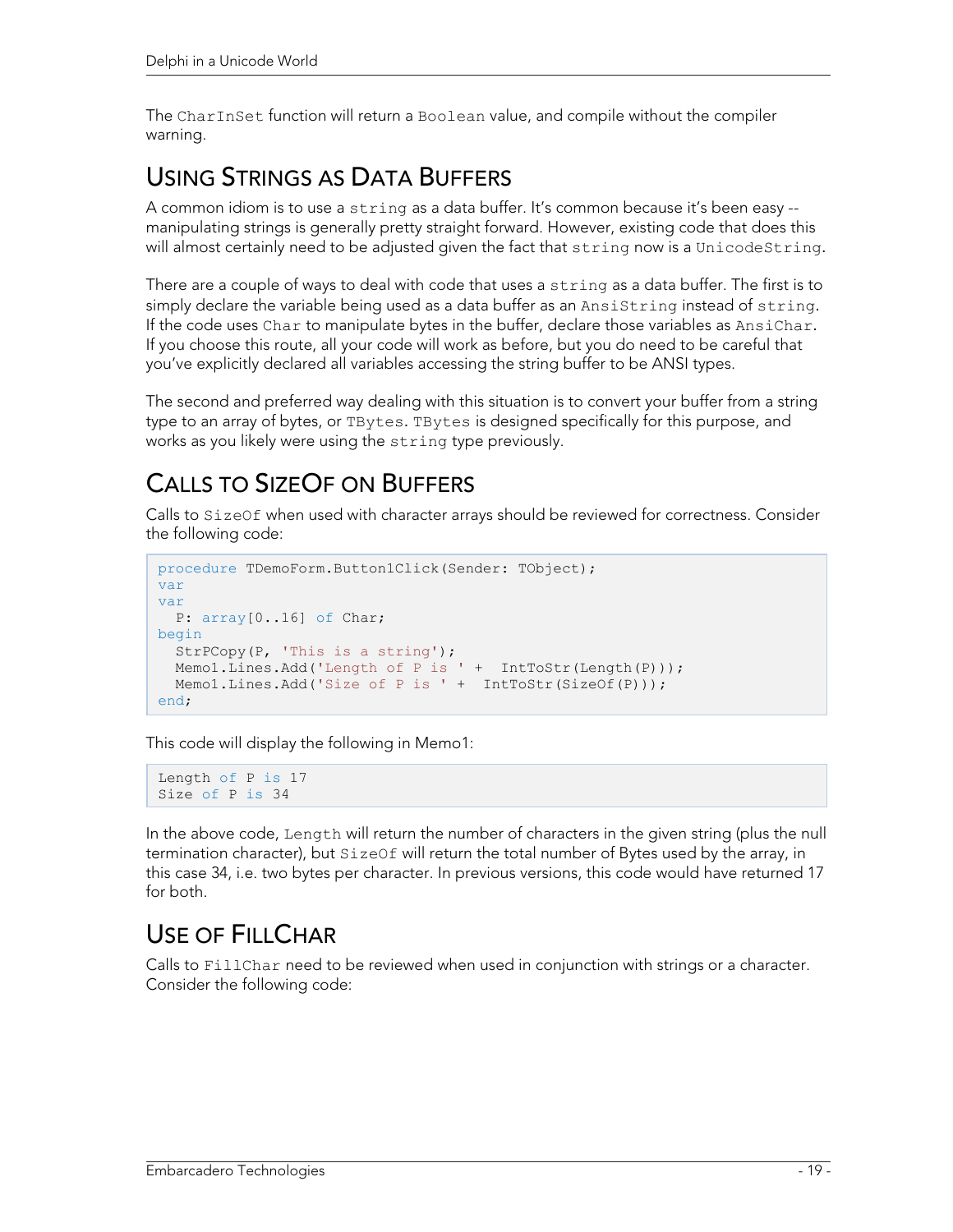```
var 
   Count: Integer; 
   Buffer: array[0..255] of Char; 
begin 
    // Existing code - incorrect when string = UnicodeString 
    Count := Length(Buffer); 
   FillChar(Buffer, Count, 0);
    // Correct for Unicode – either one will be correct 
   Count := SizeOf(Buffer); \frac{1}{5} // <<-- Specify buffer size in
bytes and the contract of the contract of the contract of the contract of the contract of the contract of the c
    Count := Length(Buffer) * SizeOf(Char); // <<-- Specify buffer size in 
                                                     bytes
   FillChar(Buffer, Count, 0);
 end;
```
Length returns the size in characters but FillChar expects Count to be in bytes. In this case, SizeOf should be used instead of Length (or Length needs to be multiplied by the size of Char).

In addition, because the default size of a Char is 2, FillChar will fill a string with bytes, not Char as previously.

Example:

```
var 
  Buf: array[0..32] of Char; 
begin 
  FillChar(Buf, Length(Buf), #9); 
end;
```
This doesn't fill the array with code point \$09 but code point \$0909. In order to get the expected result the code needs to be changed to:

```
var 
  Buf: array[0..32] of Char; 
begin 
 .. 
   StrPCopy(Buf, StringOfChar(#9, Length(Buf))); 
   .. 
end;
```
#### USING CHARACTER LITERALS

The following code

if Edit1.Text $[1]$  = #128 then

will recognize the Euro symbol and thus evaluate to True in most ANSI codepages. However, it will evaluate to False in Delphi 2009 because while #128 is the euro sign in most ANSI code pages, it is a control character in Unicode. In Unicode, Euro symbol is #\$20AC.

Developers should replace any characters #128-#255 with literals, when converting to Delphi 2009, since:

```
if Edit1.Text[1] = ' \in' then
```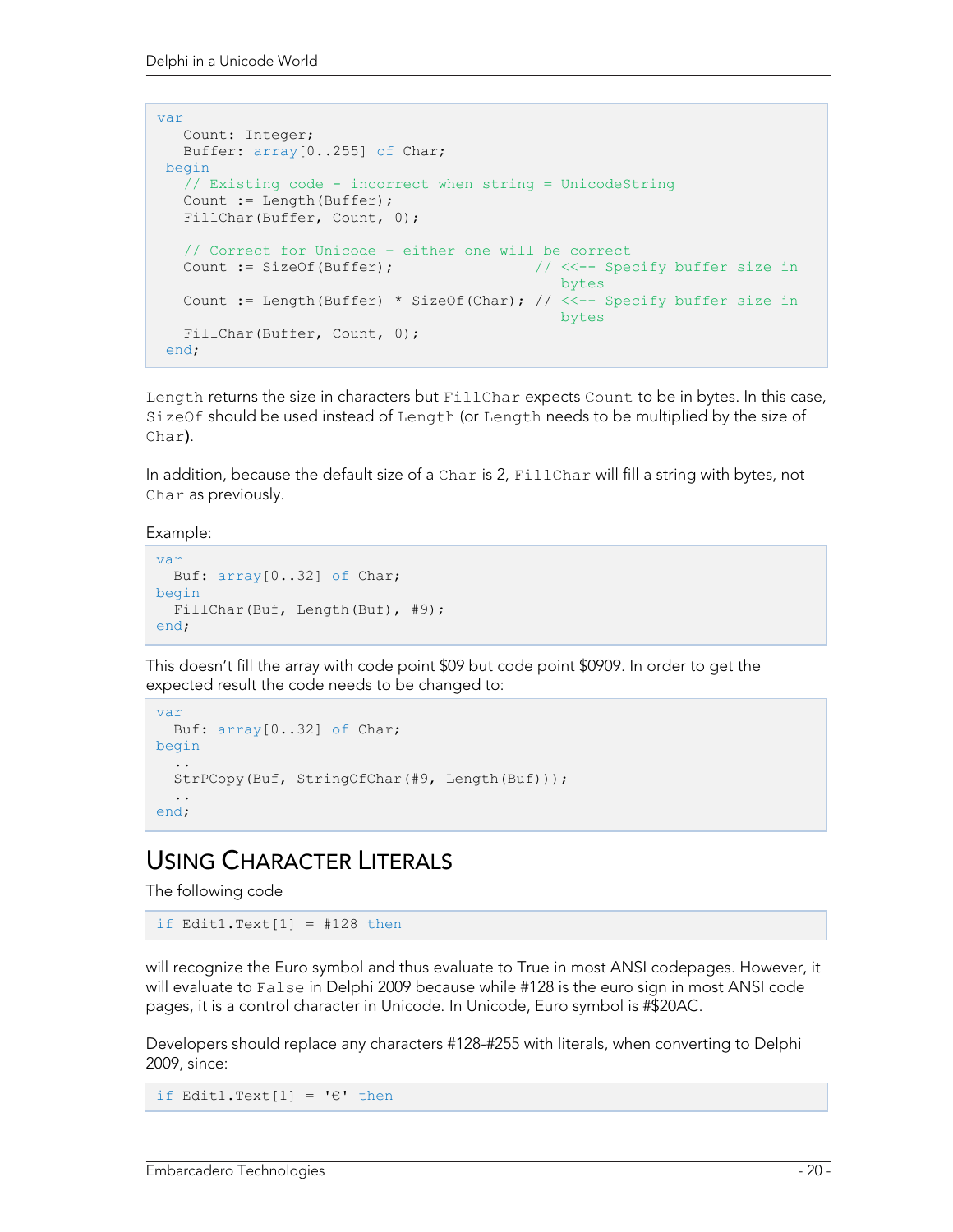will work the same as #128 in ANSI, but also work (i.e., recognize the Euro) in Delphi 2009 (where '€' is #\$20AC)

# CALLS TO MOVE

Calls to Move need to be reviewed when strings or character arrays are used. Consider the following code:

```
var 
    Count: Integer; 
    Buf1, Buf2: array[0..255] of Char; 
 begin 
    // Existing code - incorrect when string = UnicodeString 
    Count := Length(Buf1); 
   Move(Buf1, Buf2, Count);
   // Correct for Unicode<br>Count := SizeOf(Buf1);
                                                    // <<-- Specify buffer size in
bytes and the contract of the contract of the contract of the contract of the contract of the contract of the
   Count := Length(Buf1) * SizeOf(Char); // \langle\langle -1\rangle Specify buffer size in
                                                         bytes 
   Move(Buf1, Buf2, Count);
 end;
```
Length returns the size in characters but Move expects Count to be in bytes. In this case, SizeOf should be used instead of Length (or Length needs to be multiplied by the size of Char).

#### READ/READBUFFER METHODS OF TSTREAM

Calls to TStream.Read/ReadBuffer need to be reviewed when strings or character arrays are used. Consider the following code:

```
var 
   S: string; 
   L: Integer; 
    Stream: TStream; 
    Temp: AnsiString; 
begin 
   // Existing code - incorrect when string = UnicodeString 
    Stream.Read(L, SizeOf(Integer)); 
   SetLength(S, L);
  Stream. Read(Pointer(S)^, L);
    // Correct for Unicode string data 
    Stream.Read(L, SizeOf(Integer)); 
   SetLength(S, L);
   Stream.Read(Pointer(S)^, L * SizeOf(Char)); // <<-- Specify buffer
                                              size in bytes 
    // Correct for Ansi string data 
    Stream.Read(L, SizeOf(Integer)); 
   SetLength(Temp, L); \frac{1}{2} // <<-- Use temporary AnsiString
    Stream.Read(Pointer(Temp)^, L * SizeOf(AnsiChar)); // <<-- Specify 
                                     buffer size in bytes 
   S := Temp; \frac{1}{2} // <<-- Widen string to Unicode
 end;
```
Note: The solution depends on the format of the data being read. See the new TEncoding class described above to assist in properly encoding the text in the stream.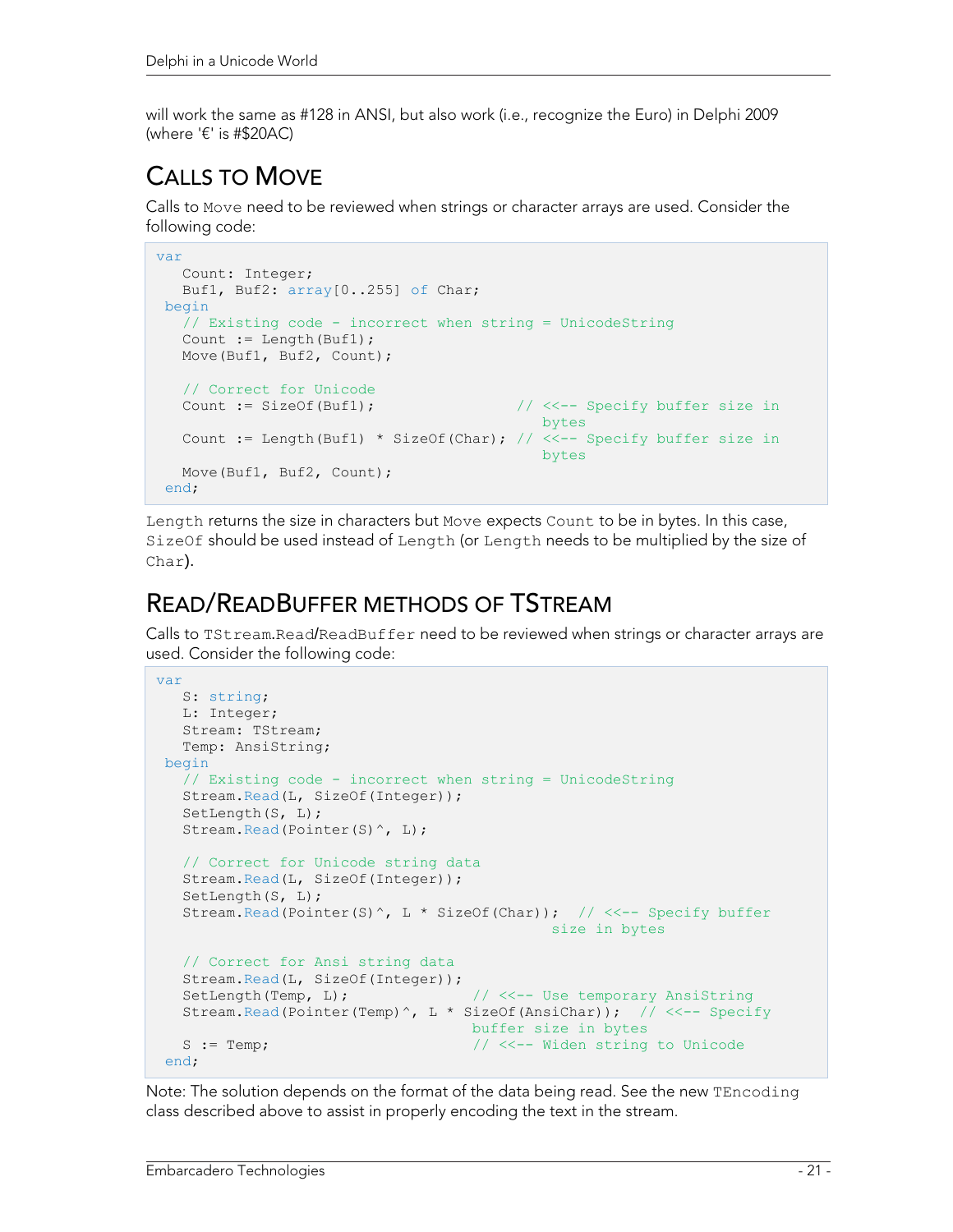## WRITE/WRITEBUFFER

As with Read/ReadBuffer, calls to TStream.Write/WriteBuffer need to be reviewed when strings or character arrays are used. Consider the following code:

```
var 
    S: string; 
    Stream: TStream; 
   Temp: AnsiString; 
begin 
    // Existing code - incorrect when string = UnicodeString 
   Stream.Write(Pointer(S)^, Length(S));
    // Correct for Unciode data 
   Stream.Write(Pointer(S)^, Length(S) * SizeOf(Char)); // <<-- Specify
                            buffer size in bytes 
    // Correct for Ansi data 
   Temp := S; \frac{1}{3} // <<-- Use temporary AnsiString
    Stream.Write(Pointer(Temp)^, Length(Temp) * SizeOf(AnsiChar));// 
                             <<-- Specify buffer size in bytes 
 end;
```
Note: The solution depends on the format of the data being written. See the new TEncoding class described above to assist in properly encoding the text in the stream.

# **LEADBYTES**

Replace calls like this:

if Str[I] in LeadBytes then

with the IsLeadChar function:

```
if IsLeadChar(Str[I]) then
```
# TMEMORYSTREAM

In cases where a TMemoryStream is being used to write out a text file, it will be useful to write out a Byte Order Mark (BOM) as the first entry in the file. Here is an example of writing the BOM to the file:

```
var 
    BOM: TBytes; 
 begin 
 ... 
    BOM := TEncoding.UTF8.GetPreamble; 
   Write(BOM[0], Length(BOM));
```
All writing code will need to be changed to UTF8 encode the Unicode string:

```
var 
    Temp: Utf8String; 
 begin 
    ... 
   Temp := Utf8Encode(Str); // \leftarrow - Str is the string being written out to
                                   the file. 
   Write(Pointer(Temp)^, Length(Temp));
  //Write(Pointer(Str)^, Length(Str)); <-- this is the original call to 
                                          write the string to the file.
```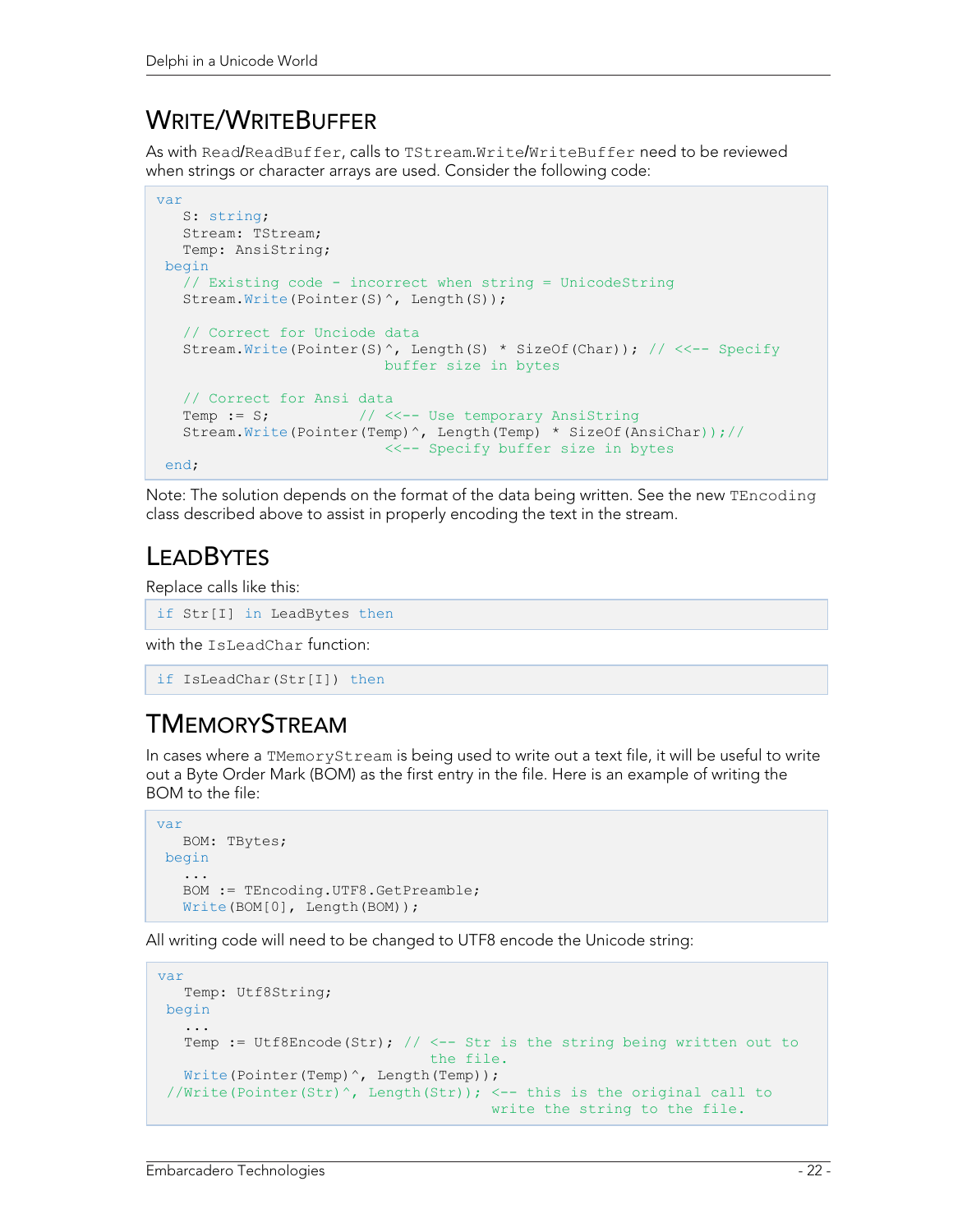# **TSTRINGSTREAM**

TStringStream now descends from a new type, TByteStream. TByteStream adds a property named Bytes which allows for direct access to the bytes with a TStringStream. TStringStream works as it always has, with the exception that the string it holds is a Unicodebased string.

# MULTIBYTE TOWIDECHAR

Calls to MultiByteToWideChar can simply be removed and replaced with a simple assignment. An example when using MultiByteToWideChar:

```
procedure TWideCharStrList.AddString(const S: string); 
 var 
    Size, D: Integer; 
 begin 
  Size := SizeOf(S);
  D := (Size + 1) * SizeOf(WideChar); FList[FUsed] := AllocMem(D); 
  MultiByteToWideChar(0, 0, PChar(S), Size, FList[FUsed], D);
   Inc(FUsed); 
 end;
```
And after the change to Unicode, this call was changed to support compiling under both ANSI and Unicode:

```
procedure TWideCharStrList.AddString(const S: string); 
var 
    L, D: Integer; 
begin 
   FList[FUsed] := StrNew(PWideChar(S));
    Inc(FUsed); 
 end;
```
# SYSUTILS.APPENDSTR

This method is deprecated, and as such, is hard-coded to use AnsiString and no UnicodeString overload is available.

Replace calls like this:

```
AppendStr(String1, String2);
```
with code like this:

String1 := String1 + String2;

Or, better yet, use the new TStringBuilder class to concatenate strings.

#### **GETPROCADDRESS**

Calls to GetProcAddress should always use PAnsiChar (there is no W-suffixed function in the SDK). For example: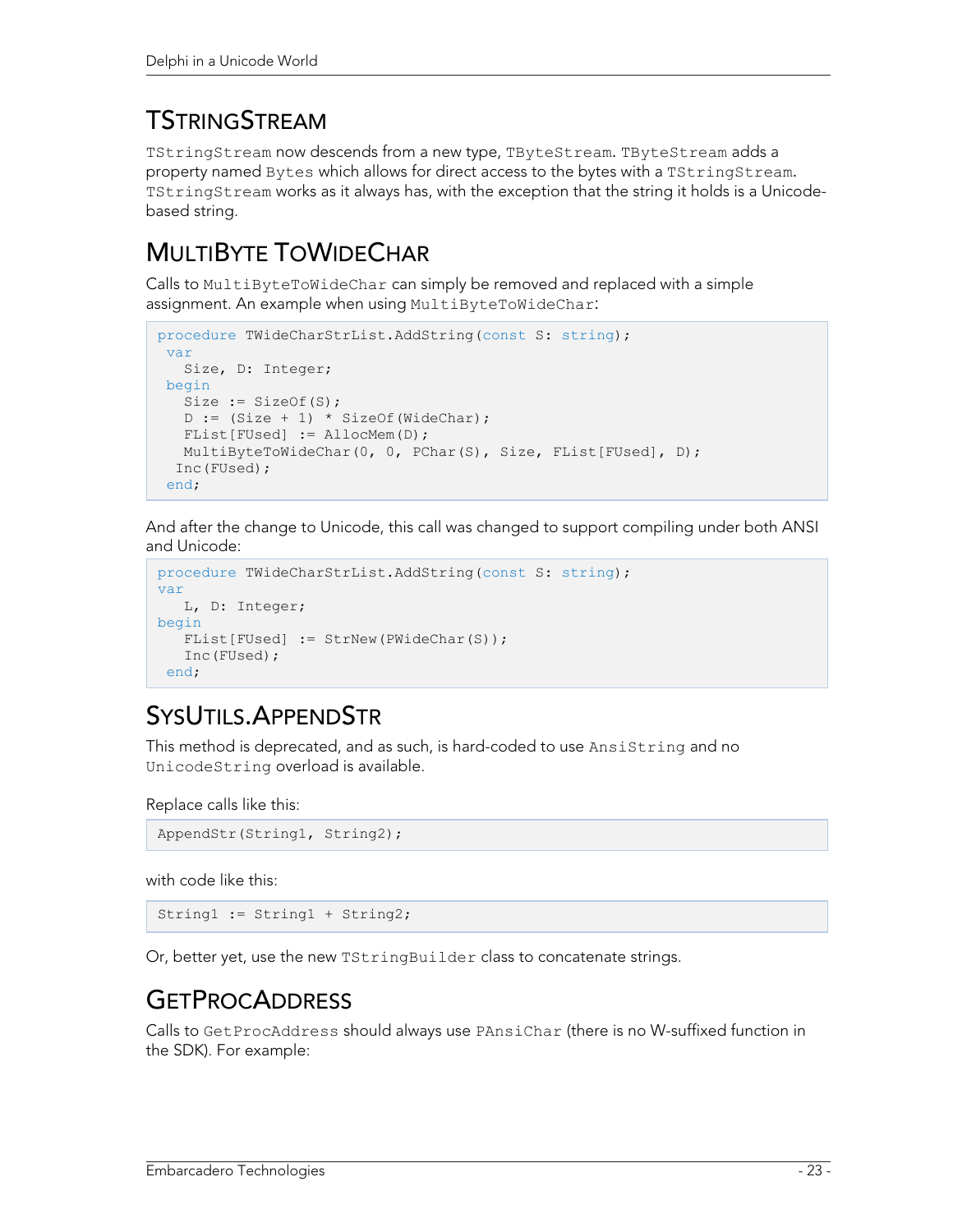```
procedure CallLibraryProc(const LibraryName, ProcName: string); 
var 
   Handle: THandle; 
  RegisterProc: function: HResult stdcall;
begin 
  Handle := LoadOleControlLibrary(LibraryName, True);
   @RegisterProc := GetProcAddress(Handle, 
             PAnsiChar(AnsiString(ProcName))); 
end;
```
Note: Windows.pas will provide an overloaded method that will do this conversion.

# USE OF PCHAR() CASTS TO ENABLE POINTER ARITHMETIC ON NON-CHAR BASED POINTER TYPES

In previous versions, not all typed pointers supported pointer arithmetic. Because of this, the practice of casting various non-char pointers to PChar is used to enable pointer arithmetic. For Delphi 2009, pointer arithmetic can be enabled using a compiler directive, and it is specifically enabled for the PByte type. Therefore, if you have code like the following that casts pointer data to PChar for the purpose of performing pointer arithmetic on it:

```
function TCustomVirtualStringTree.InternalData(Node: PVirtualNode): 
          Pointer; 
begin 
    if (Node = FRoot) or (Node = nil) then
      Result := nil
    else 
      Result := PChar(Node) + FInternalDataOffset; 
end;
```
You should change this to use PByte rather than PChar:

```
function TCustomVirtualStringTree.InternalData(Node: PVirtualNode): 
          Pointer; 
begin 
    if (Node = FRoot) or (Node = nil) then
      Result := nil
    else 
      Result := PByte(Node) + FInternalDataOffset; 
end;
```
In the above snippet, Node is not actually character data. It is being cast to a PChar merely for the purpose of using pointer arithmetic to access data that is a certain number of bytes after Node. This worked previously because  $SizeOf(Char) = SizeOf(Byte)$ . This is no longer true, and to ensure the code remains correct, it needs to be change to use PByte rather than PChar. Without the change, Result will end up pointing to the incorrect data.

#### VARIANT OPEN ARRAY PARAMETERS

If you have code that uses TVarRec to handle variant open array parameters, you may need to adjust it to handle UnicodeString. A new type vtUnicodeString is defined for use with UnicodeStrings. The UnicodeString data is held in vUnicodeString. See the following snippet from DesignIntf.pas, showing a case where new code needed to be added to handle the UnicodeString type.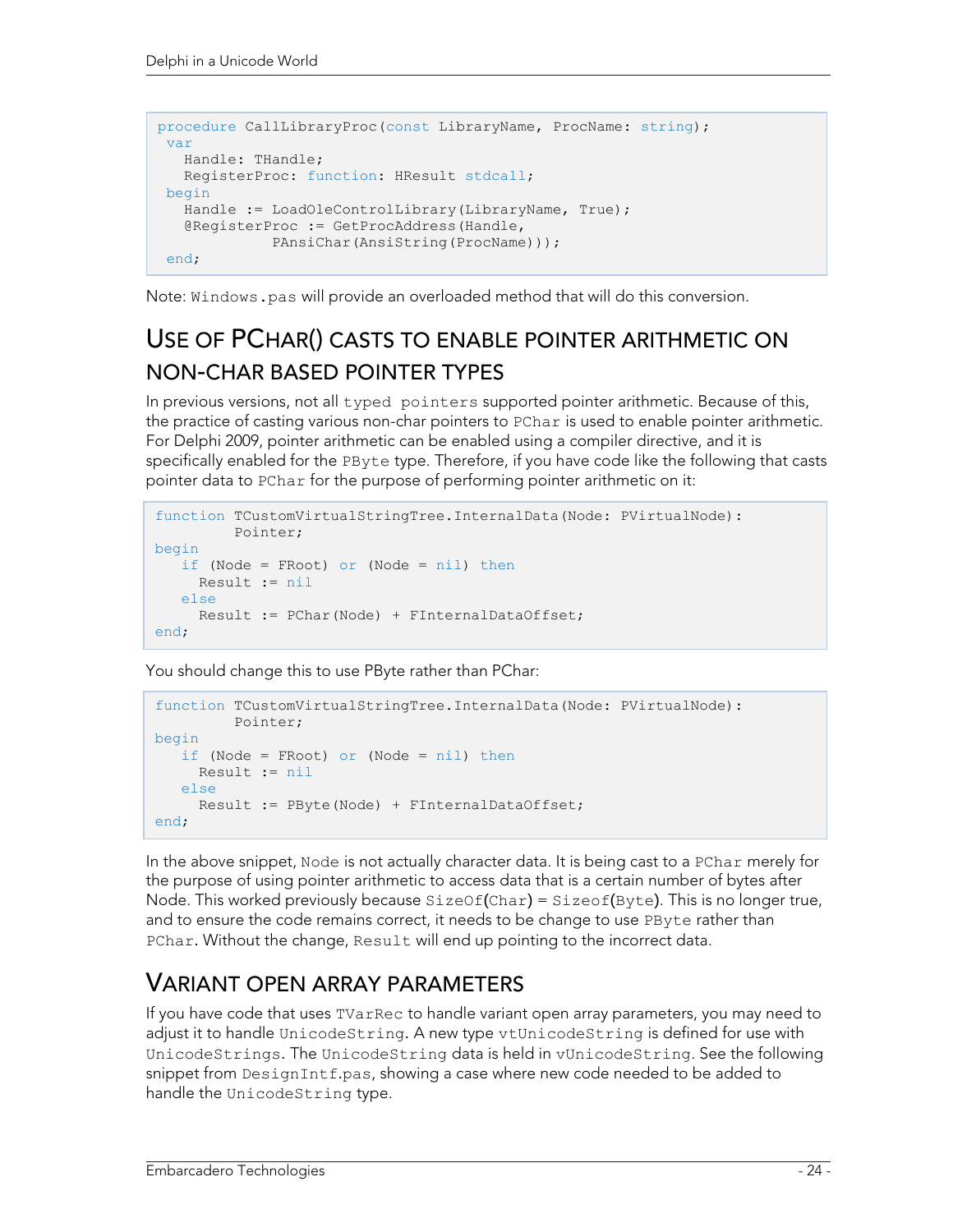```
procedure RegisterPropertiesInCategory(const CategoryName: string; 
    const Filters: array of const); overload; 
var 
    I: Integer; 
begin 
    if Assigned(RegisterPropertyInCategoryProc) then
      for I := Low(Filters) to High(Filters) do
        with Filters[I] do
          case vType of
            vtPointer: 
               RegisterPropertyInCategoryProc(CategoryName, nil, 
                 PTypeInfo(vPointer), ); 
             vtClass: 
               RegisterPropertyInCategoryProc(CategoryName, vClass, 
                          nil, ); 
             vtAnsiString: 
               RegisterPropertyInCategoryProc(CategoryName, nil, nil, 
                string(vAnsiString));
             vtUnicodeString: 
               RegisterPropertyInCategoryProc(CategoryName, nil, nil, 
                 string(vUnicodeString)); 
          else 
             raise Exception.CreateResFmt(@sInvalidFilter, [I, 
                vType]); 
          end; 
end;
```
### **CREATEPROCESSW**

The Unicode version of CreateProcess (CreateProcessW) behaves slightly differently than the ANSI version. To quote MSDN in reference to the lpCommandLine parameter:

"The Unicode version of this function, CreateProcessW, can modify the contents of this string. Therefore, this parameter cannot be a pointer to read-only memory (such as a const variable or a literal string). If this parameter is a constant string, the function may cause an access violation."

Because of this, some existing code that calls CreateProcess may start giving Access Violations when compiled in Delphi 2009.

Examples of problematic code:

#### PASSING IN A STRING CONSTANT

```
CreateProcess(nil, 'foo.exe', nil, nil, False, 0, nil, nil, 
         StartupInfo, ProcessInfo);
```
#### PASSING IN A CONSTANT EXPRESSION

```
const 
cMyExe = 'foo.exe' 
begin 
CreateProcess(nil, cMyExe, nil, nil, False, 0, nil, nil, 
         StartupInfo, ProcessInfo); 
end;
```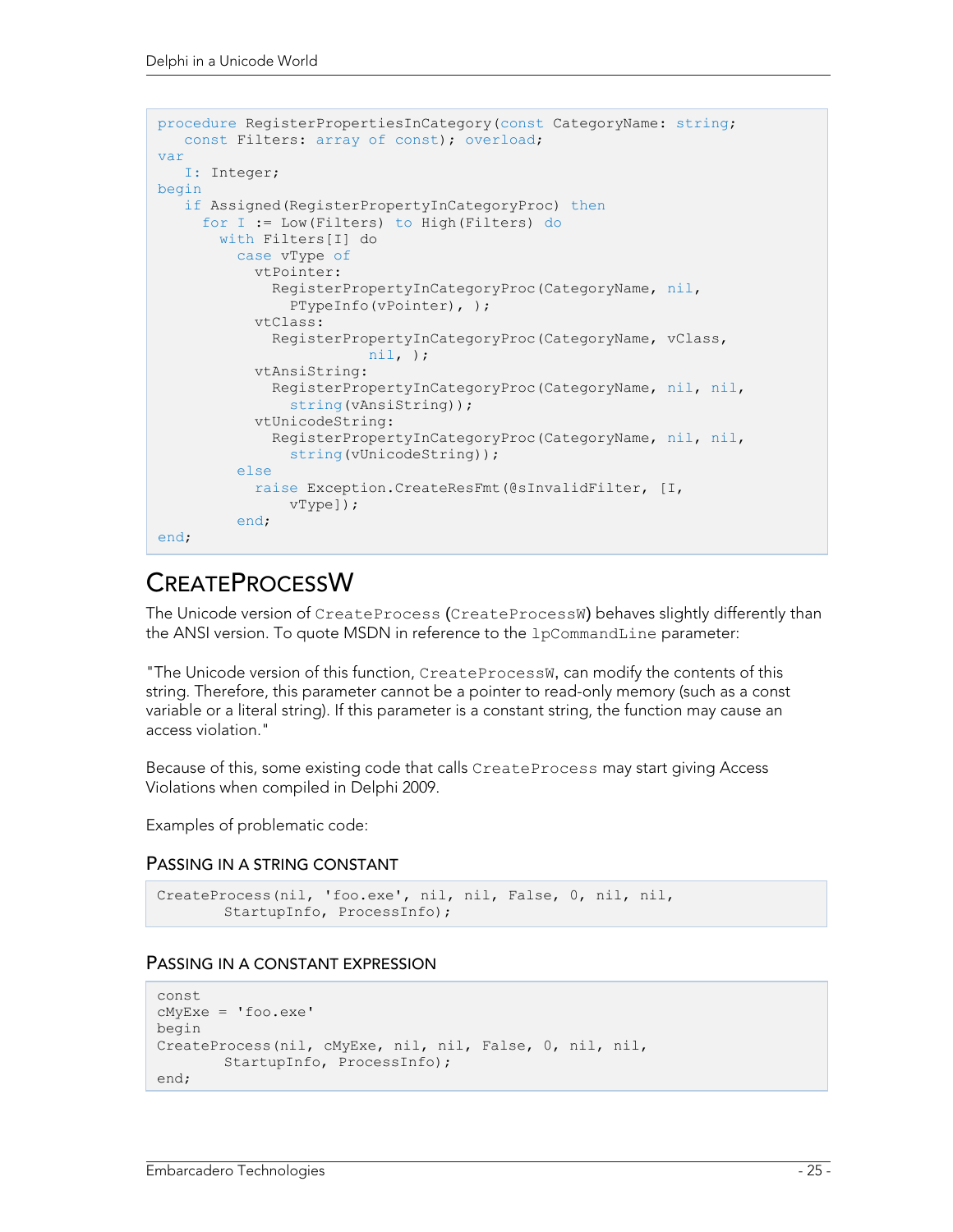#### PASSING IN A STRING WITH A REFERENCE COUNT OF -1:

```
const 
   cMyExe = 'foo.exe' 
var 
   sMyExe: string; 
begin 
   sMyExe := cMyExe; 
   CreateProcess(nil, PChar(sMyExe), nil, nil, False, 0, nil, nil, 
        StartupInfo, ProcessInfo);
end;
```
#### CODE TO SEARCH FOR

The following is a list of code patterns that you might want to search for to ensure that your code is properly Unicode-enabled.

- Search for any uses of of Char or of AnsiChar" to ensure that the buffers are used correctly for Unicode
- Search for instances "string[" to ensure that the characters reference are placed into Chars (i.e. WideChar).
- Check for the explicit use of AnsiString, AnsiChar, and PAnsiChar to see if it is still necessary and correct.
- Search for explicit use of ShortString to see if it is still necessary and correct
- Search for Length( to ensure that it isn't assuming that Length is the same as SizeOf
- Search for Copy(, Seek(, Pointer(, AllocMem(, and GetMem( to ensure that they are correctly operating on strings or array of Chars.

They represent code constructs that could potentially need to be changed to support the new UnicodeString type.

### **CONCLUSION**

So that sums up the types of code idioms you need to review for correctness in the Unicode world. In general, most of your code should work. Most of the warnings your code will receive can be easily fixed up. Most of the code patterns you'll need to review are generally uncommon, so it is likely that much if not all of your existing code will work just fine.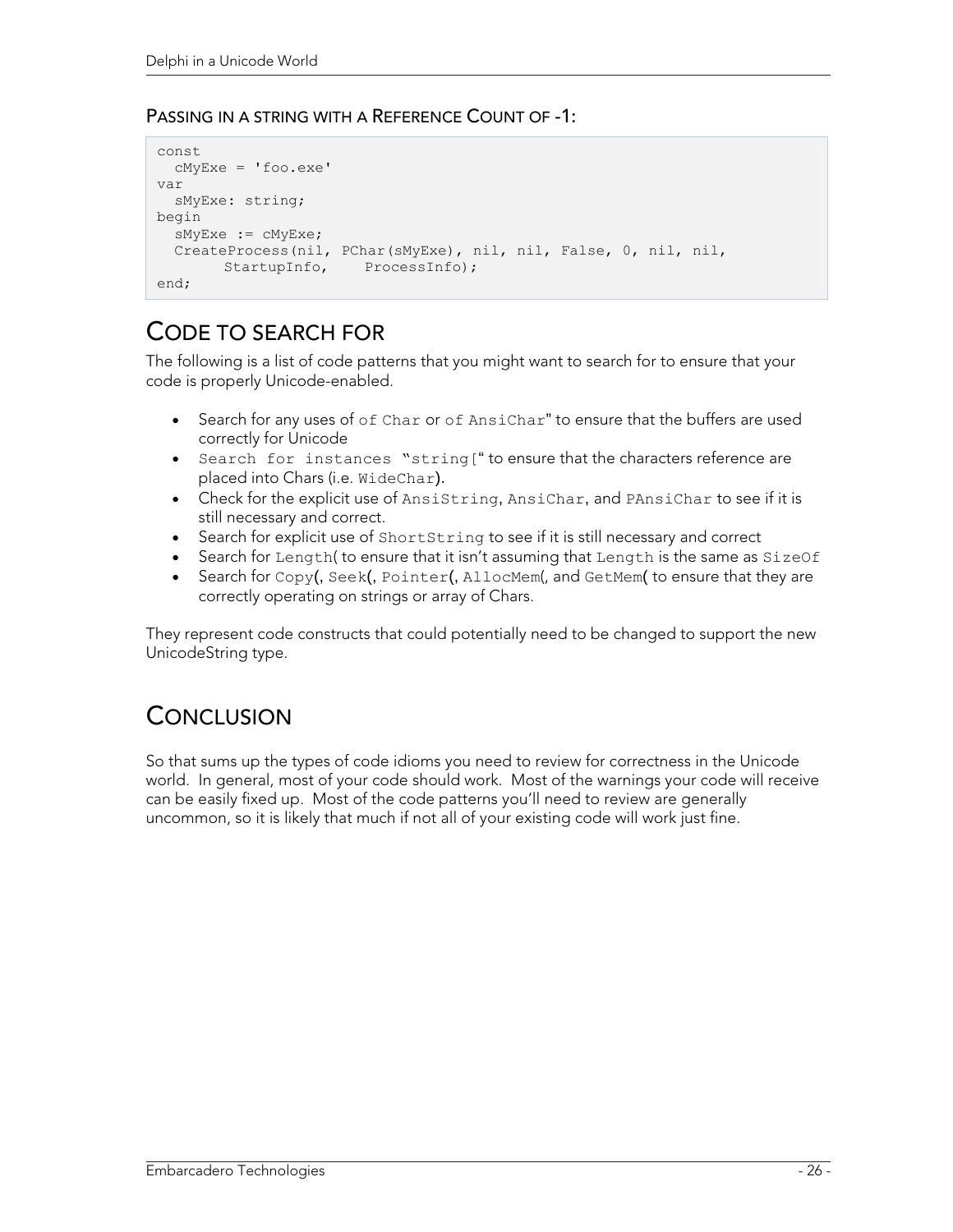# APPENDICES

### EMBARCADERO AND PARTNER BLOG ENTRIES ABOUT UNICODE

The Unicode Shift http://blogs.embarcadero.com/nickhodges/2008/03/24/39041

Unicode Character Categorization http://blogs.embarcadero.com/abauer/2008/01/11/38848

Meanwhile, back at the (Unicode) ranch http://blogs.embarcadero.com/abauer/2008/01/28/38853

DPL & Unicode – a toss up http://blogs.embarcadero.com/abauer/2008/01/09/38845

Tiburon's LoadFromFile and SaveToFile for Unicode characters http://blogs.embarcadero.com/davidi/2008/07/15/38898

Delphi 2009 - Unicode in Type Libraries http://chrisbensen.blogspot.com/2008/09/delphi-2009-unicode-in-type-libraries.html

Unicode database support in Tiburon for Delphi and C++Builder 2009 http://blogs.embarcadero.com/davidi/2008/07/15/38895

Delphi 2009 and Unicode http://www.jacobthurman.com/?p=30

Delphi 2009 Unicode videos from Marco Cantu http://blog.digivendo.com/2008/09/delphi-d2009-unicode-videos-from-marco-cantu/

Why you need Delphi 2009 http://compaspascal.blogspot.com/2008/09/why-you-need-delphi-2009.html

Delphi 2009 TStringBuilder (Recap and Benchmark) – http://www.monien.net/blog/index.php/2008/10/delphi-2009-tstringbuilder/

## EMBARCADERO DEVELOPER NETWORK VIDEOS ABOUT **UNICODE**

GET OFF YOUR ASCII AND EXPAND YOUR BUSINESS TO GLOBAL MARKETS

Watch

http://windemo1.codegear.com/Tiburon/LaunchReplays/ASCIInew/ASCIInew.html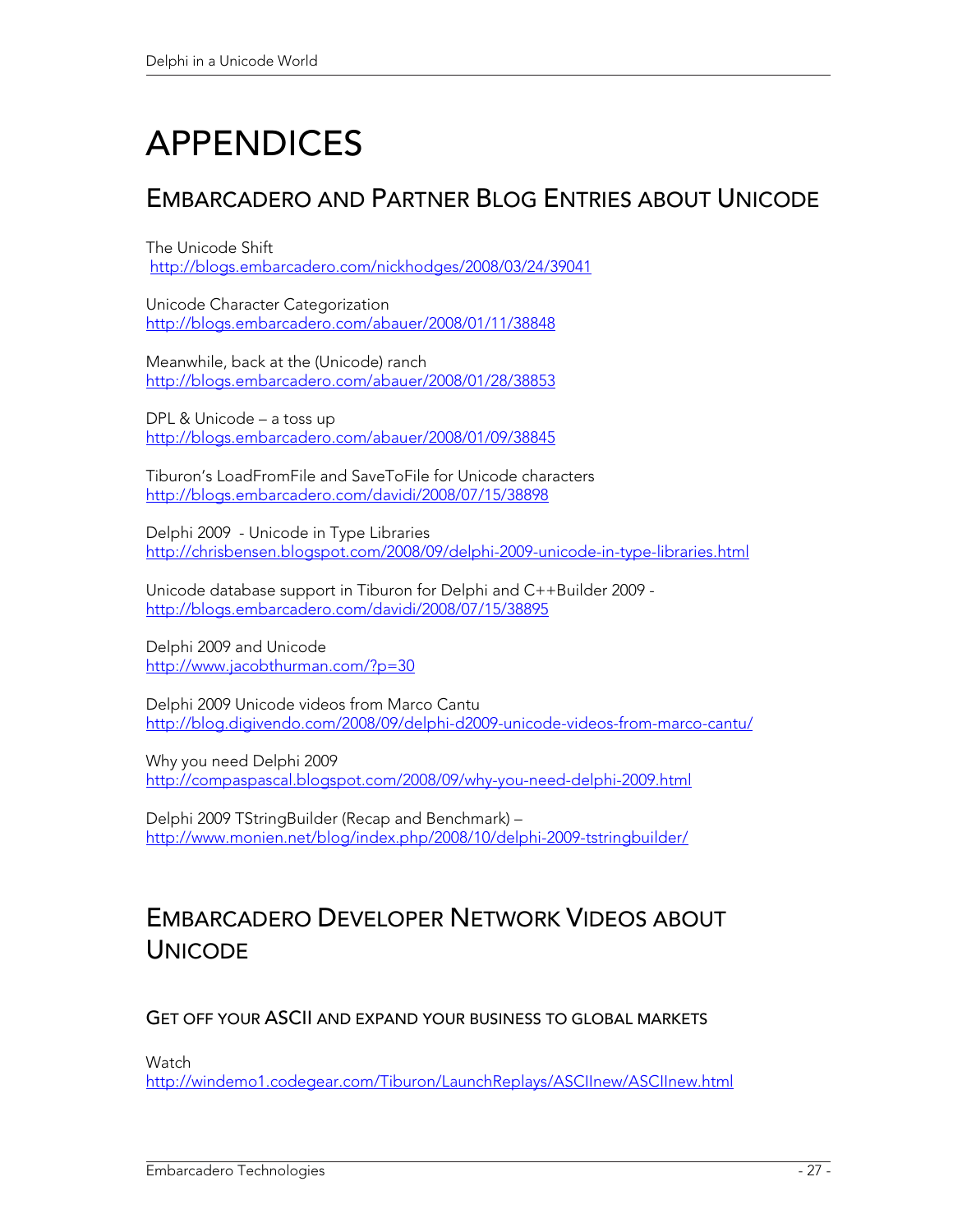Download http://windemo1.codegear.com/Tiburon/LaunchReplays/ASCIInew.zip

#### MIGRATING YOUR PROJECTS TO DELPHI 2009 – IT'S EASY!

**Watch** 

http://windemo1.codegear.com/Tiburon/LaunchReplays/MigrateToDelphi2009/MigrateToDelp hi2009.html

Download – http://windemo1.codegear.com/Tiburon/LaunchReplays/MigrateToDelphi2009.zip

#### ADDITIONAL SOURCES OF DELPHI 2009 INFORMATION

Delphi 2009 product page http://www.embarcadero.com/products/delphi/

Data Sheet http://www.embarcadero.com/products/delphi/Delphi\_Datasheet.pdf

Feature Matrix http://www.embarcadero.com/products/delphi/Delphi\_Feature-Matrix.pdf

Detailed Feature Guide http://www.embarcadero.com/products/delphi/Delphi2009-Feature-Guide.pdf

Delphi 2009 Trial Download http://downloads.embarcadero.com/free/delphi

### ADDITIONAL SOURCES OF UNICODE INFORMATION

The Unicode Consortium home page - http://unicode.org/

Unicode FAQ - http://www.unicode.org/faq/

The Unicode Standard - http://www.unicode.org/standard/standard.html